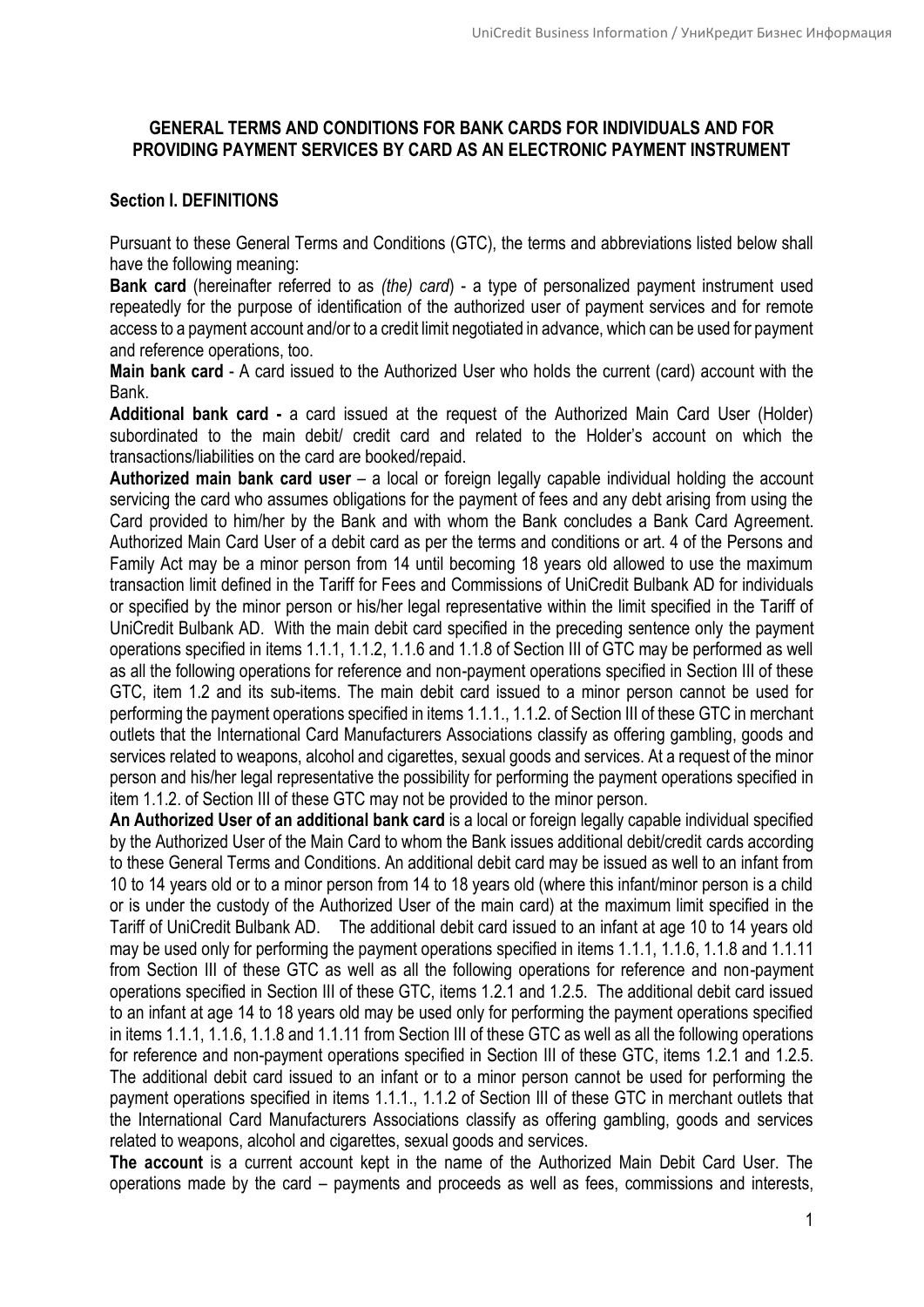payable by the Authorized User, shall be booked on the card account. The Bank shall open the account by order of the Holder. The relations between the parties in connection with the account shall be governed by the GTC of the Bank for opening, servicing and closing of bank accounts of individuals and for providing of payment services and instruments.

**Card account (CA)** is a repayment account kept in the name of the authorized user of a main bank card in the Bank used for repayment (of the entire amount or part) of the credit limit utilized by using the card. On the card account the Authorized User can also deposit own funds exceeding the credit limit, to which the Authorized Main Card User shall have access through the card. Transactions made by the Card – payments and proceeds as well as fees, commissions and interests, payable by the Authorized User, shall be booked on the card account. The Bank shall open a card account by a written order of the Holder. The relations between the parties in connection with the Card Account shall be governed by the GTC of the Bank for opening, servicing and closing of bank accounts of individuals and for providing of payment services and instruments.

**Personal identification number (PIN)** - an authentication code provided by the Bank to the Authorized User of the card on paper and serving for activation of the card or for performing payment/reference card operations.

**Electronic Personal Identification Number (E-PIN)** – an encrypted activation code provided by the Bank to the Authorized User of the card through the Bank's electronic channel for the Bulbank Mobile service, and used for payment/reference type operations with the card (provided only to customers of the Bank who use the Bulbank Mobile service).

**Unauthorized overdraft** – in the cases when the available balance is exceeded, the excess amount shall be considered utilized, unauthorized overdraft on which an interest shall be accrued.

**Interest rate on unauthorized overdraft** – the interest rate accrued on the amount of the utilized unauthorized overdraft on debit cards.

**Cash M transfer** is a service which allows the Authorized User to transfer funds in BGN from his/her account to another person through an ATM which supports the service. The recipient can withdraw the amount from an ATM within 7 (seven) days from the transfer by selecting the ATM service "Cash M transfer".

**Cash deposit (deposit operation)** – a service which allows depositing cash on a card at the Bank's ATMs offering this service. The deposit is only in BGN and the maximum amount per transaction is 90 banknotes of BGN 100, and the minimum is 1 banknote of BGN 5. The deposit is booked on the account of the card which was used to perform the operation, according to the terms under section V, item 2.1.3.; when the card is in a currency different from BGN the account shall be credited in the currency of the card by applying the "cash on hand sell exchange rate" applicable as at the time of accounting the transaction. **Cash back** - paying with a debit or a credit card with brands approved by the Bank on a POS terminal in a merchant outlet in the Republic of Bulgaria with receipt of cash on hand.

**Imprinter -** a mechanical device for making payments for goods or services at a merchant outlet by imprinting the bank card on special receipts.

**International card organizations (ICO)** - Legal bodies managing the card brands.

**Contact payment** – the card is swiped through a magnetic stripe reader or is inserted in a chip reader of a POS terminal or an ATM.

**Contactless payment** - the card is waved at a PoS terminal with the PayPass or PayWave logo; and at other contactless payment services approved by the Bank.

**Contactless payment** - the card is brought near a POS terminal device with the PayPass or payWave logo and of other brands of payment and prepaid cards for contactless payment approved by the Bank.

**Near Field Communication (NFC)** – A technology in which through a hardware (a chip), present in a mobile device, a high-speed data transfer is done from a mobile device to another device, which is in close proximity (from 4 to 10 cm). NFC provides a possibility for contactless payments/withdrawals with bank cards and/or mobile devices that support this technology.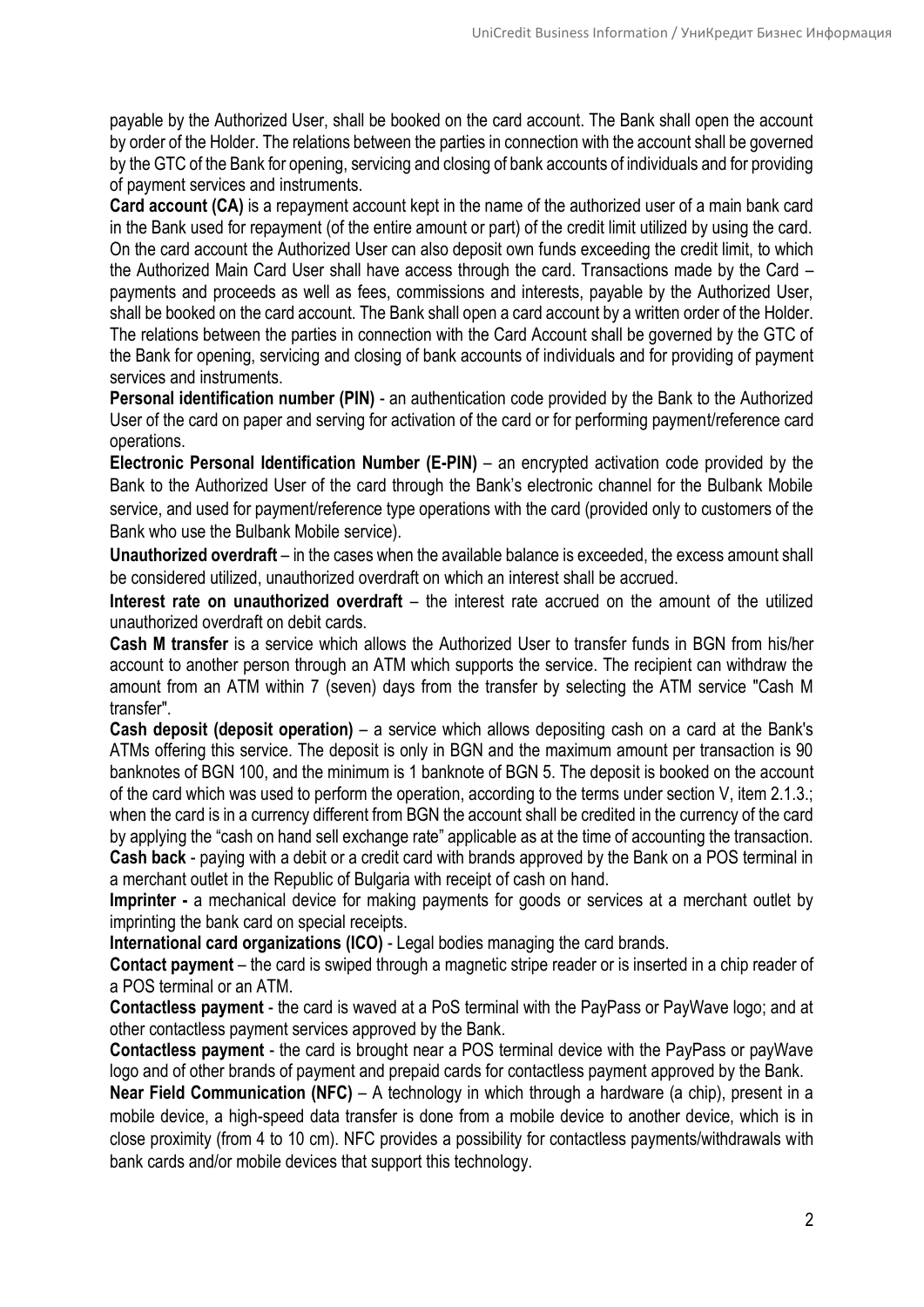**Contactless payment/withdrawal with a mobile device** – making a payment/withdrawal at a contactless ATM or a POS terminal device supporting the service, through a mobile device with a NFC functionality.

**Digital Wallet** – an integrated functionality of the e-banking service of the Bank, Bulbank Mobile, by which a bank card is added/digitalized in a digital wallet or an application for a mobile device, providing a possibility for adding/digitalizing a bank card in a digital wallet.

**Digitalization** – The process of adding a bank card by its Authorized User to the service for payment/withdrawal with a mobile device in a digital wallet.

**Digitalized Card** – A bank card, which is included by its Authorized User in a digital wallet through the service for electronic banking of the Bank, Bulbank Mobile, or added into a digital wallet maintained by another payment services provider.

**Оn-line payment mode** – payment by a bank card at a terminal device (POS/ ATM/ virtual POS terminal), in the course of which information is sent for authorization to the authorization system of the Bank which has issued the card.

**Off-line payment mode** – payment by a bank card at a terminal device (POS/ ATM/virtual POS terminal), in the course of which information is not sent for authorization to the authorization system of the Bank which has issued the card.

**Call Center** – a 24-hour information center for customers of the Bank.

**Bulbank Mobile** - an electronic banking service provided by the Bank providing to the Authorized User of the Card a technical possibility for remote access through a specialized application for mobile devices to the funds kept on the cards specified by the Authorized User opened in his/her name with the Bank for performing payment operations within the limits established for the card and the service Bulbank Mobile, as well as a possibility for requesting products and services of the Bank, including a change of their terms and conditions.

**Bulbank Online** - an electronic banking service provided by the Bank providing to the Authorized User of the Card a technical possibility for remote access via Internet on the following address: [https://online.bulbank.bg/,](https://online.bulbank.bg/) to the funds kept on the cards specified by the Authorized User opened in his/her name with the Bank for performing payment operations within the limits established for the Card and the service Bulbank Mobile, as well as a possibility for requesting products and services of the Bank, including a change of their terms and conditions.

**SMS notification service** – for the cards registered for this service information is sent to the Authorized Users about the payments made by the cards subscribed for this service and the funds available on them. Provider of the service is DATAMAX AD.

**Subscription deposit** - an amount deposited in advance, specified by the Authorized Main Card Holder used for paying the SMS notifications received by him/ her.

**Subscription fee for using the SMS notification service** – a fixed annual fee collected automatically by the Bank at the beginning of each one-year period.

**Mobile operator** - a company providing telecommunication services mainly through a wireless technology operating on the territory of the Republic of Bulgaria;

**Bank** – UniCredit Bulbank AD;

**BORICA AD** - The Banking Organization for Payments Initiated by Cards and System Card Operator for Bank Card Payments in the Republic of Bulgaria;

**Secure online payments** - a service of the Bank for subscription of an Authorized User of a card issued by the Bank in the programmes Visa Secure and Mastercard Identity Check of ICO for identifying of the Authorized User of a card in performing a payment on a merchant's website, included in the programmes. **Dynamic password for online payment** – it provides for strong customer authentication of the Authorized User of the Card for online payment, according to Commission Delegated Regulation (EU) 2018/389 of 27 November 2017 supplementing Directive (EU) 2015/2366 of the European Parliament and of the Council with regard to regulatory technical standards for strong customer authentication and common and secure open standards of communication. It represents a series of symbols, which is used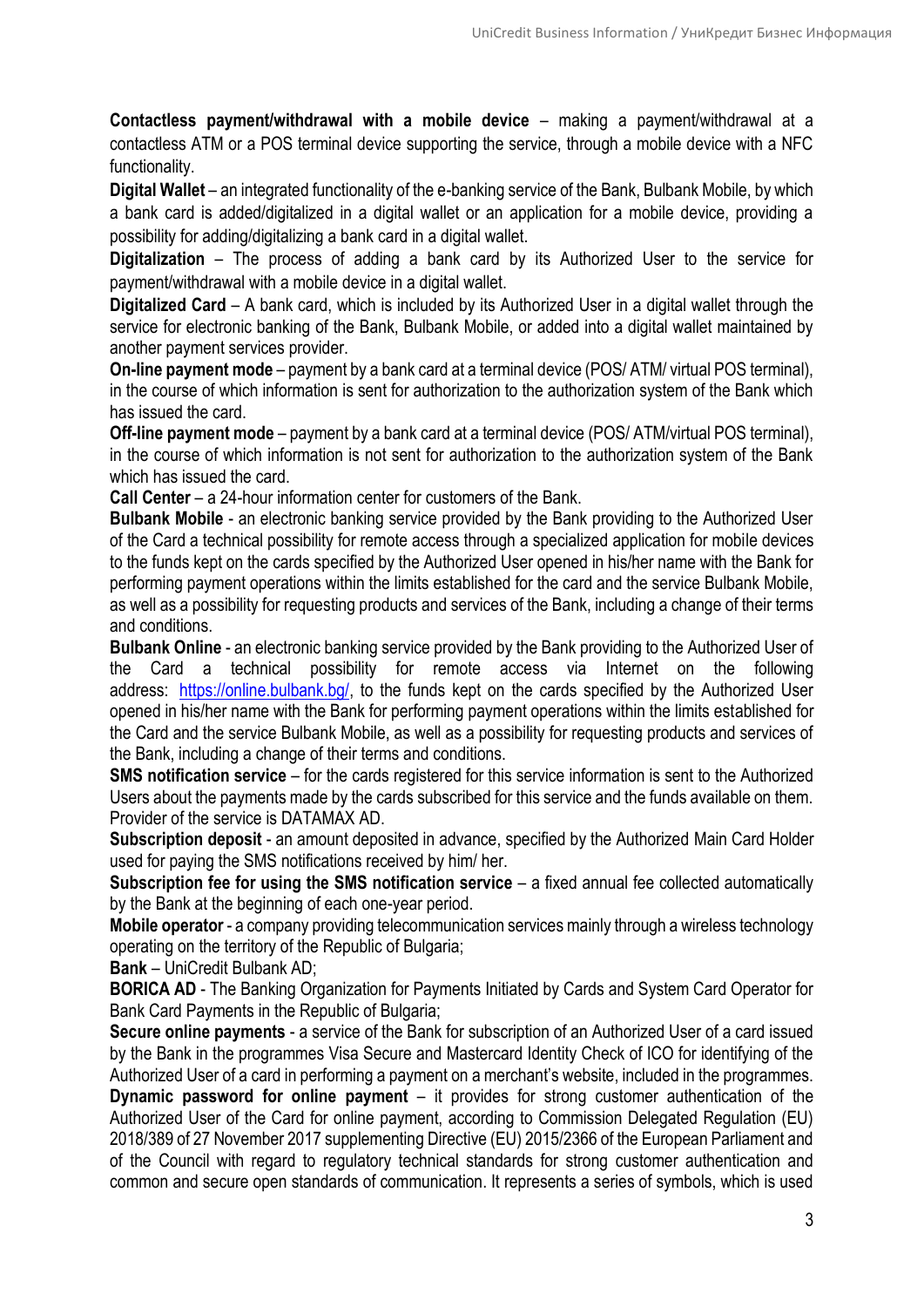for authentication of the Authorized User of the Card and for confirmation of an online payment on a merchant's website participating in the programmes Visa Secure and Mastercard Identity Check. The dynamic password is one-off, unreplicable and valid for a particular transaction with a particular merchant. The dynamic password is provided and accessed through the services for online banking of the Bank, Bulbank Online and Bulbank Mobile, and is used personally by the Authorized User of the card. The dynamic password contains information for the transaction requesting confirmation (recipient and amount).

**Foreign exchange rates –** the rates of conversion of the currency of a transaction into the currency of the card.

**Settlement** – processing and booking of transactions on a card of the Authorized User.

**Authorization** – an operation of approval/rejection of a card transaction.

**Sanctions** shall mean all laws and regulations, restrictive measures for implementation of economic, financial or commercial sanctions or other sanctions, which are introduced, applied, administered, imposed, enforced or publicly notified by:

(а) The United Nations (UN);

(б) The European Union;

(в) The United States of America (USA);

(г) The United Kingdom of Great Britain and Northern Ireland/Italy/The Federal Republic of Germany;

(д) the government, any official institution, body and/or agency of each person listed in letters a) to d) above; and/or

(е) any other government, official institution, body and/or agency with a jurisdiction over any party to an agreement and/or its related persons.

**Sanctioned country** shall mean every country or territory that is or whose management is subject to sanctions, generally for the country or for the whole territory.

**Sanctioned person** shall mean (a) a person included in any list related to the sanctions against particular persons, which is maintained by the Office of Foreign Assets Control (OFAC) of the U.S. Department of the Treasury, the U.S. Department of State, or the United Nations Security Council, the European Union or any EU member state, (b) any person operating, registered or residing in a sanctioned country or (c) any person that is owned or controlled by such person or persons, as described in the preceding clauses (а) or (b).

A "**group**" is a group of undertakings, consisting of a parent company, its subsidiary companies and the legal entities in which the parent company or its subsidiary companies hold a participation, as well as the companies related to each other under the meaning of Art. 22 of Directive 2013/34/EU of the European Parliament and of the Council of 26 June 2013 on the annual financial statements, consolidated financial statements and related reports of certain types of undertakings, amending Directive 2006/43/EC of the European Parliament and of the Council and repealing Council Directives 78/660/EEC and 83/349/EEC (ОВ, L 182/19 of 29 June 2013).

**Embargo** – A legislative measure by means of which one country (a unilateral embargo) or a group of countries/international organizations (a multilateral embargo) limit or stop their economic, financial and trade activities with an entity. Embargo may refer to legal entities, natural persons or countries.

**UniCredit Bulbank AD's PLUS programme**, hereinafter referred to as "the Programme", is a system technically supported by the Bank in which the Bank registers for participation all active debit, credit, main and additional bank cards issued by UniCredit Bulbank AD to individuals, as well as the merchants in whose merchant outlets there have been installed real POS terminals of UniCredit Bulbank AD and which have concluded a partnership agreement with the Bank.

**Partner network** - a group of merchants participating in the Programme and having concluded a partnership agreement with the Bank;

**Authorized User points** – a fixed amount or a percentage of the purchase price or a fixed amount and a percentage of the purchase price, provided to the Authorized User upon a purchase made by a bank card at a real POS terminal in the partner network and financed by a merchant participating in the Programme.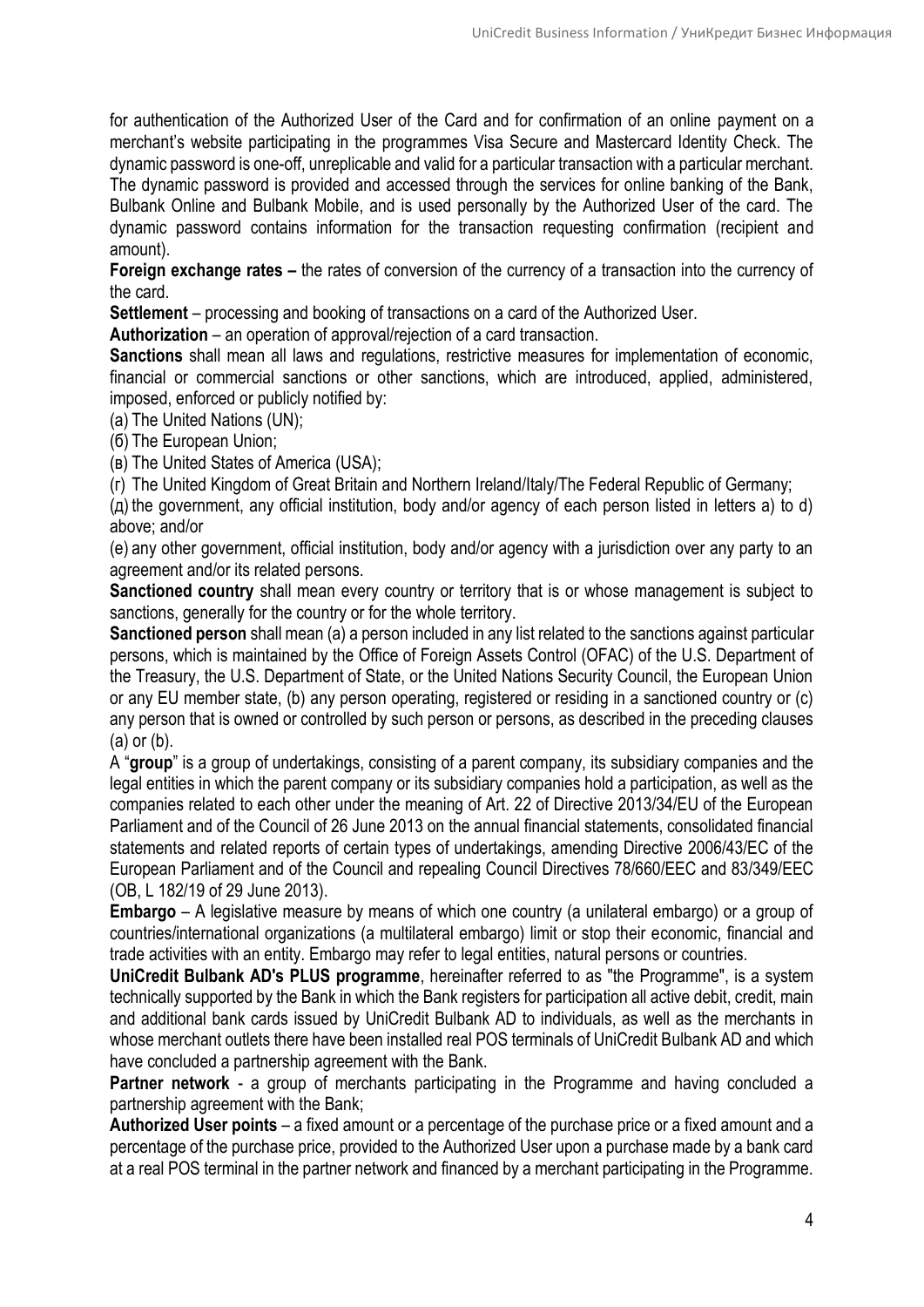The points have a strictly defined purpose, limited use and a measurable BGN equivalent, in a ratio of BGN 0.01 = 1 point.

**Utilization of points by the Authorized User** – an overall purchase made by an Authorized User by using the **Authorized User points** available on his or her customer number in the points storage fund at a real POS terminal in the partner network. The Authorized User shall have the right to use the **Authorized User points,** available on his or her customer number in the points storage fund, in the partner network no later than the last day of the fifth year following the calendar year in which they have been provided by a merchant in the partner network.

**Points storage fund** – a fund administrated by the Bank and formed by the rights for participation in the Programme of current Authorized Users of active bank cards issued by UniCredit Bulbank AD to individuals. The fund includes the points of the Authorized Users participating in the Programme, which have not expired as per item 2.5 of Section VIII of these General Terms and Conditions. The points in the storage fund shall be booked individually by Authorized User customer number.

**Programme prize pool** – a pool administrated by the Bank and formed by the rights for participation in the Programme of current and former holders of bank cards issued by UniCredit Bulbank AD to individuals. The pool includes:

- the expired Authorized User points as per item 2.5 of Section VIII of these General Terms and Conditions;

- the points of individuals who were holders of bank cards issued by UniCredit Bulbank AD but are no longer customers of the Bank;

- the points of Authorized Users who have withdrawn from participation in the Programme; and

- the points of deceased Holders

There shall be no individual reporting of the points in the Prize Pool. In the first quarter of each calendar year, the points accumulated in this pool shall be distributed on a lottery basis among the Authorized Users of bank cards issued by UniCredit Bulbank AD to individuals, participating in the Programme, and the first lottery shall take place in the first quarter of 2018.

# **SECTION II. SUBJECT**

These General Terms and Conditions for bank cards for individuals and for providing payment services by bank cards as electronic payment instruments, hereinafter referred to as the General Terms and Conditions, shall govern the relations between UniCredit Bulbank AD, entered in the Commercial Register with the Registry Agency with UIC: 831919536 with registered seat and management address: City of Sofia, Vazrazhdane District, 7 Sveta Nedelya Sq., website: [www.unicreditbulbank.bg,](http://www.unicreditbulbank.bg/) performing banking activity under the supervision of the Bulgarian National Bank under license No. РД22-2249/16.11.2009 (hereinafter referred to as "the Bank") and the customers - individuals in relation to the opening, servicing and closing of cards, as well as with regard to the payment services and instruments which the Bank provides to its customers via bank cards as electronic payment instruments.

The General Terms and Conditions are binding for the customers and represent an integral part of the respective agreement - debit card agreement under general terms and conditions/credit card for individuals agreement/agreement for providing payment services through the use of bank credit cards as electronic payment instruments/agreement for providing payment services through the use of Visa Classic Shopping Card payment card and for providing the electronic banking service Bulbank Mobile, concluded by and between the Bank and the authorized user. These General Terms and Conditions shall have the legal effect and consequences of a framework agreement by virtue of the Payment Services and Payment Systems Act and they shall arrange the requirements and the payment relations that are subject of the respective agreement.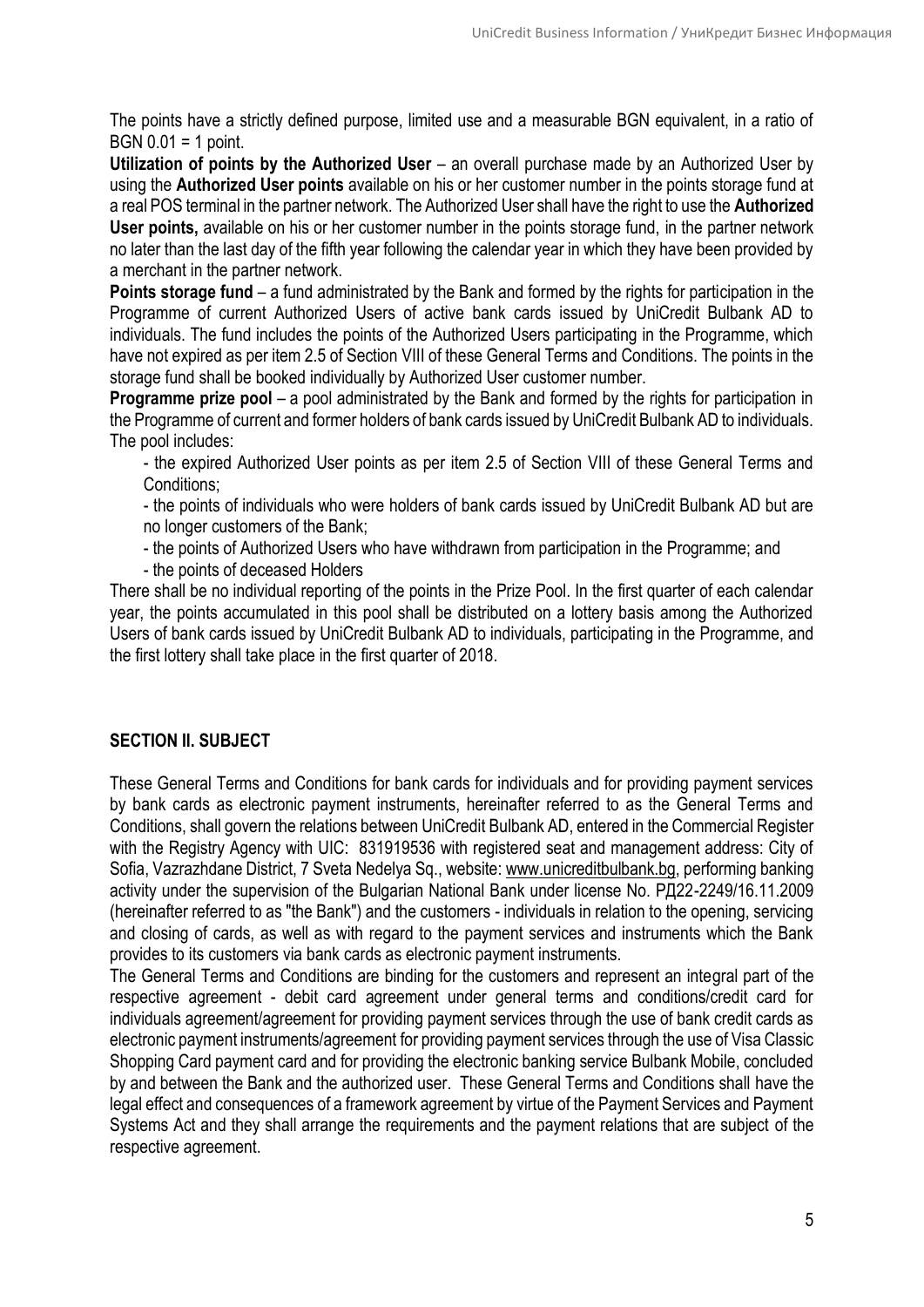# **SECTION III. GENERAL PROVISIONS**

**Providing payment services through bank cards as electronic payment instruments -**

**1. Payment services offered by the Bank.** 

At the request of a holder of an account opened with the Bank the latter shall issue a card. For this purpose the parties shall sign an agreement.

1.1. The Authorized User may perform through the card the following payment operations

in the country and abroad on devices marked with the commercial signs of Visa, Mastercard or other brands of payment and pre-paid cards approved by the Bank.

1.1.1. Payment of goods/services on a POS terminal;

1.1.2. Payment of goods/services at a POS terminal, online or through providing card details by fax, telephone or some other means of telecommunication;

1.1.3. Periodic payments, subscription payments, repeated operations with payment cards, including by order of the recipient of the payment;

1.1.4. Payment for goods and services at merchant outlets or cash withdrawal at a cash desk of the bank through a mechanical device – an imprinter (not available for Maestro, Visa Electron and V PAY cards);

1.1.5. Payment for goods and services in retail outlets or cash withdrawal at a cash desk in a bank on a mechanical device – imprinter.

1.1.6. Cash back;

1.1.7. Cash withdrawal at a POS terminal at a bank office;

1.1.8. Withdrawal of cash from an ATM – most often in the local currency of the country where the operation is performed. The maximum cash amount, which could be withdrawn from an ATM, shall be determined by the banks which manage the devices and the card limits;

1.1.9. Paying bills through ATMs in the system of BORICA AD;

1.1.10. Cash deposits in the Republic of Bulgaria at an ATM maintaining the service and owned by the Bank.

1.1.11. Cash M transfer in the Republic of Bulgaria at an ATM offering this service;

1.1.12. Contactless payment/withdrawal with a mobile device with a digitalized bank card in a digital wallet.

1.2. By the card the Authorized User may perform the following operations for reference as well as nonpayment operations on devices with the logo of Visa, MasterCard or payment and pre-paid cards of other brands approved by the Bank.

1.2.1. Change of PIN - at ATMs on the territory of the country with the logo of BORICA AD;

1.2.2. Change of E-PIN – at ATMs on the territory of the country with the logo of BORICA AD, in case the Authorized User wishes to change the E-PIN generated in Bulbank Mobile; Statement of the balance on the account – at ATMs on the territory of the country. For Visa cards – on devices all across the world; 1.2.3. Statement of the balance on the account – via ATMs on the territory of the country. For Visa cards – on devices all over the world;

1.2.4. Information about the last 5 transactions - only at ATMs in the Republic of Bulgaria;

1.2.5. Statement of the balance via the Call Center of the Bank and in case of emergency or need for other information related to the card using;

1.2.6. Statement of the balance and transactions in an online mode by sending SMS when there is a subscription for the SMS notification service.

1.2.7. Statement of the cash available and movement on account/card through the services of the Bank for online banking Bulbank Mobile or Bulbank Online - after providing and activation of the service.

# **2. Procedure for accepting payment orders and time periods for execution:**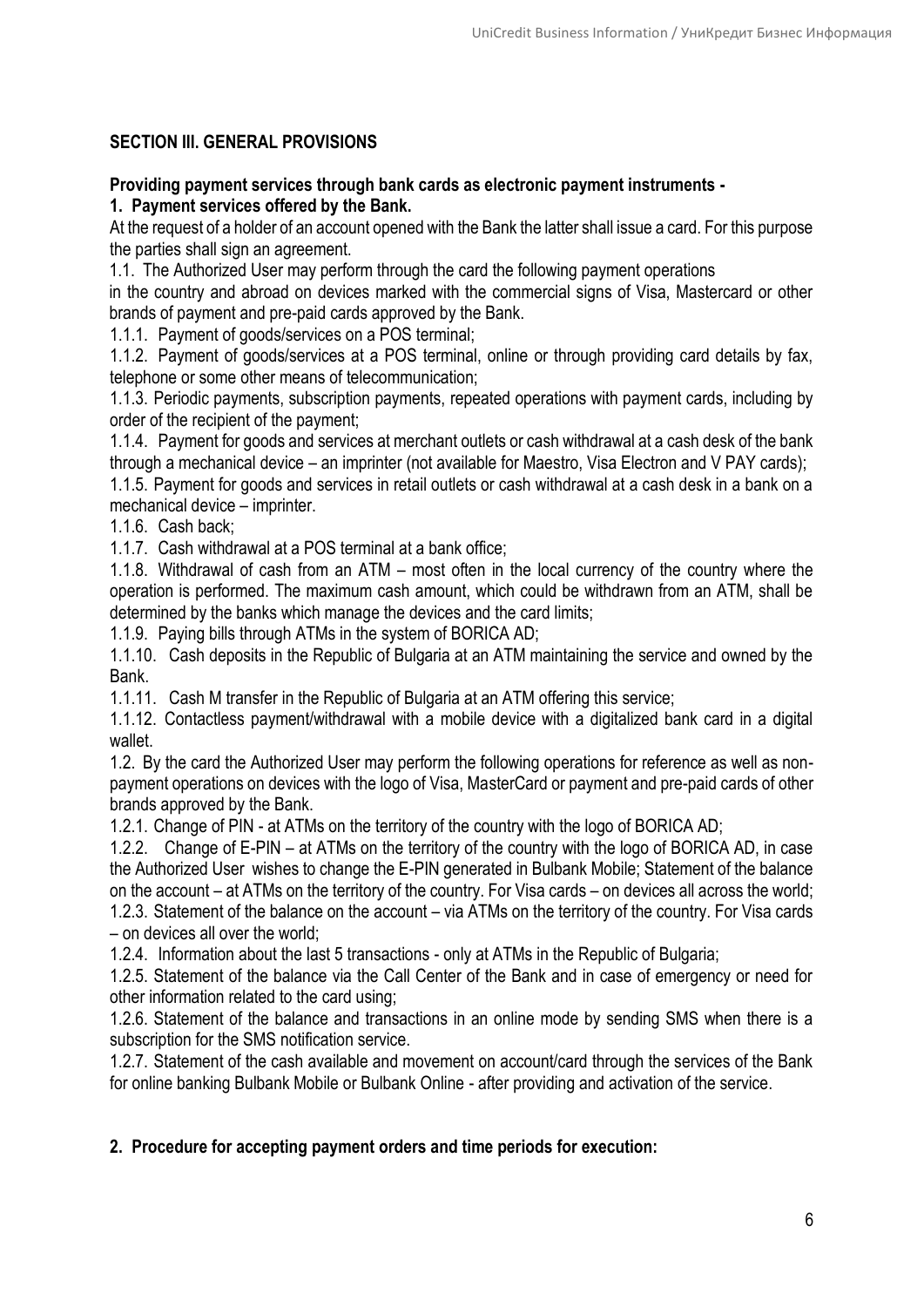2.1. The Authorized User's order for bank card payment transactions is received indirectly at the Bank electronically through telecommunication from the provider of goods, services or cash. The Bank shall execute the order of the Authorized User immediately after its receipt unless the Authorized User has failed to fulfill his/her obligations under these General Terms and Conditions.

2.2. Payment orders shall be carried out in the chronological order of their receipt by the provider pursuant to the provisions of Chapter Five of the Law on Payment Services and Payment Systems. The payment order can be executed only up to the amount of the available balance on the payment account, up to the amount of the funds provided by the Authorized User for execution of a payment transaction, up to the amount of the agreed credit limit, if any, and within the transaction limits set by the provider for execution of payment transactions by a bank card as a payment instrument, as per the Bank's Tariff for individuals. The Bank shall not make any partial transfers under separate payment orders.

2.3. The consent of the Authorized User for execution of a payment transaction (payment order), or a number of payment transactions by a bank card as a payment instrument can be given in writing, electronically or via a telecommunication medium. The consent of the payer for execution of a payment operation by a bank card shall be given before the execution of the payment transaction and it cannot be withdrawn after its receipt by its supplier of payment services in the way and procedure agreed between the parties.

2.4. The Bank and the Authorized User agree that for the purposes of execution of payment operations through the card, the following ways and procedure for giving consent by the Authorized User for performing payment operations through the bank card will be used.

2.4.1. By providing/using a card by the Authorized User of payment services with or without PIN code entering in order to carry out the respective payment service;

2.4.2. By entering and/or registering card details online by the Authorized User - bank card number, expiry date of the bank card, CVV2/CVC2 code (the three digits printed on the reverse side of a payment instrument following the last 4 digits of the number of the payment instrument) and/or a dynamic password for secure online payments;

2.4.3. By providing card details to the provider of goods and/or services and authorization of the latter to use them for payment by the Authorized User by fax, telephone or some other means of telecommunication - number and expiry date of the bank card, CVC2/CVV2 code.

# **3. Fees, commissions, interest rates and exchange rates in relation to the provided bank card payment services**

3.1. The changes in interest rates and exchange rates can be applied immediately and without giving two-month notice provided that the changes are based on the reference interest rate or the reference exchange rate. When the changes in the interest rates or exchange rates are more favorable to the Authorized User, they shall be applied without any preliminary notice by the provider.

3.2. Upon termination of the agreement the Authorized User shall pay the fees for bank card payment services accrued at regular intervals under the agreement, in proportion to the expired period of effect of the agreement. If such fees are paid in advance, they shall be reimbursed in proportion to the period of the termination.

3.3. The fees and commissions as well as the limits and the conditions for debit/credit card issuing and payment servicing and for framework agreement termination are set in the Tariff of the Bank for individuals, applicable in the particular period of accrual.

# **4. Method of Communication between the parties**

4.1. Any communication between the parties under this framework agreement shall be in Bulgarian or English.

4.2. The parties shall communicate with each other in writing, including also by using means of telecommunication - fax or via electronic channels.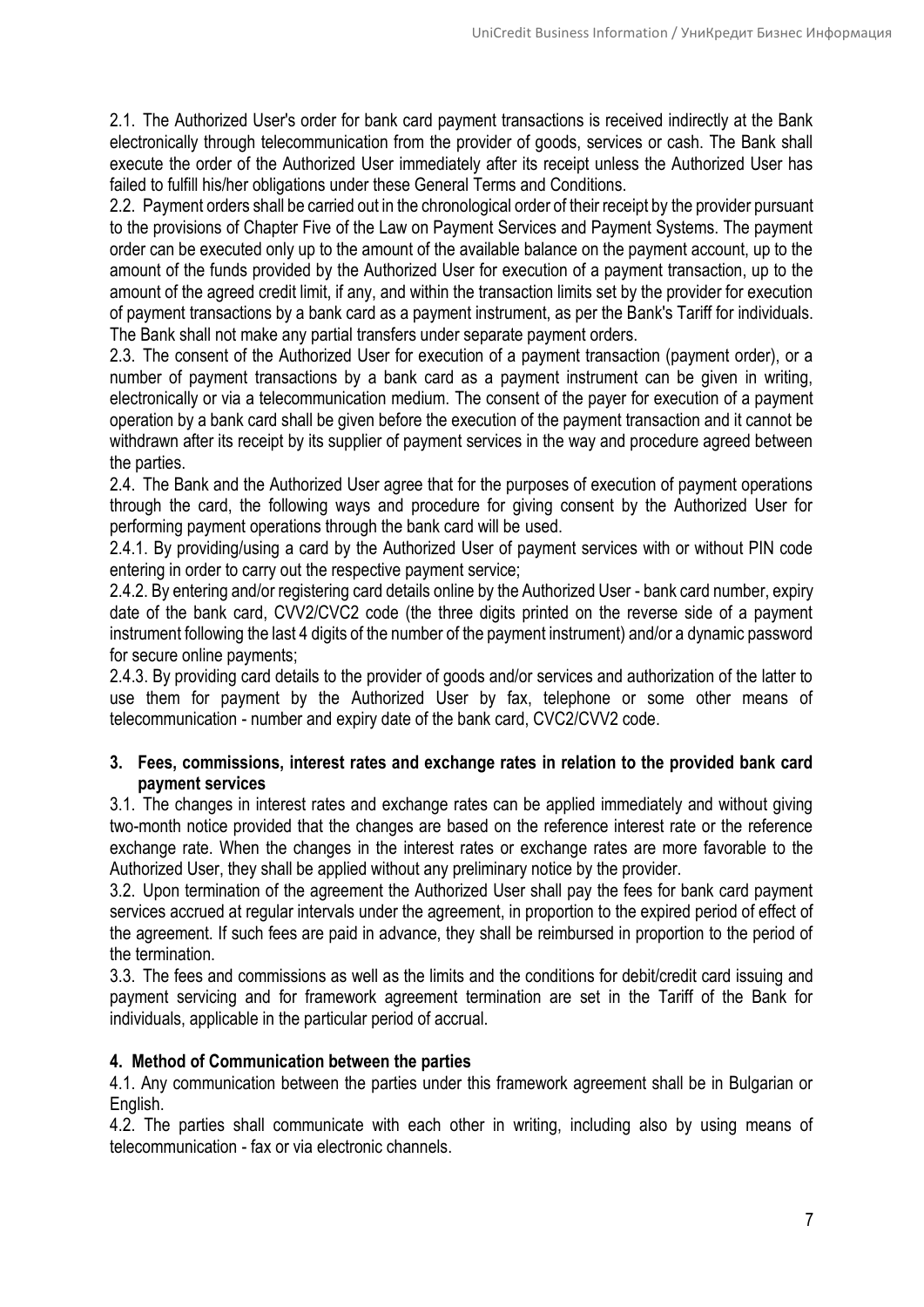4.3. Any messages relating to the fulfillment of these General Terms and Conditions shall be in writing or on another durable medium, delivered to a physical address, sent via fax or email or another electronic channel, published on the website of the Bank or provided upon request at a bank branch.

4.4. The statements for movements on a card account and/or credit card shall be sent on the e-mail address or through mailing address specified by the Authorized User or through the services of the Bank for online banking Bulbank Mobile or Bulbank Online.

# **Section IV. ISSUING AND USE OF THE BANK CARD**

#### **1. Bank card issuing and renewal.**

1.1. The Bank shall issue a main or an additional card to the Authorized User and open an account in BGN, EUR or USD to the main card based on a written application and submitted documents. The credit limit used through a credit card shall only be provided in BGN or EUR. The Bank shall issue a card in accordance with the effective legislation of the Republic of Bulgaria, these GTC, the Tariff of the Bank for the fees and commissions for individuals and the particular agreements.

1.2.The Bank issues a main or an additional card with a delivery to an address specified by the Authorized User only for the cards for which such service is indicated, for a fee as per the Tariff of the Bank for Individuals.

1.3. The Bank shall hand over the card personally to the Authorized User of the Main Card in each Branch of the Bank. The card of the Authorized User of the additional card shall be handed over personally to the Authorized User of the Main Card or to the Authorized User of the additional card.

 Upon requested issuing/reissuing of a card, with a delivery to an address in Bulgaria specified by the Authorized User with an E-PIN, the shipping company shall deliver the card together with an activation code, which serves for identification of the Authorized User and for subsequent generation of an E-PIN. With the received E-PIN, through Bulbank Mobile, the Authorized User of a main/additional card activates his/her card.

1.4. For the service of delivery to an address, upon submission of a request for issuing/reissuing of a card, the Authorized User shall agree to provide his/her personal details – full name, exact address (post code, town/city, street, number, neighbourhood, apartment building, floor) and a mobile phone number. If the address provided by the Authorized User is incomplete or inaccurate, the Bank shall not be held responsible for failure to find him/her to deliver the card.

1.5. The validity term of the card is indicated on its front. The validity of the card shall expire at 24:00 h. on the last day of the month indicated on the Card.

1.6. The Bank issues the Card within maximum 5 days as of the date of opening the account at an office of the Bank for a debit card or setting the amount of a credit limit for a credit card. At request of the Authorized User, the card may be issued by express service - up to 48 hours (after the opening of the debit card account or specifying the amount of the credit limit for a credit card), for which the Authorized User of the Main Card shall pay a fee as specified in the Tariff of the Bank for Individuals.

1.7.Receiving a card and a PIN:

1.7.1. The requested card with a delivery to an address specified by the Authorized User with an E-PIN shall be delivered by the shipping company to the address within 5 (five) business days of the date of submitting the request for issuing the card in the bank system and in case the Authorized User can be found at the specified address. Cards with a delivery to an address and an E-PIN are not issued with an express service (within 48 hours).

1.7.2. The Authorized User of the Main and/or the Additional Card receives the card and an initial PIN on paper in a branch of the Bank after he/she puts his/hr signature on a Statement for receiving a bank card. Ne/she must put his/her signature in the signature panel on the reverse side of the debit/credit card. If an Authorized User of an Additional Card is a minor person, the card and the envelope containing the PIN shall be given to the Authorized User of the Main Card.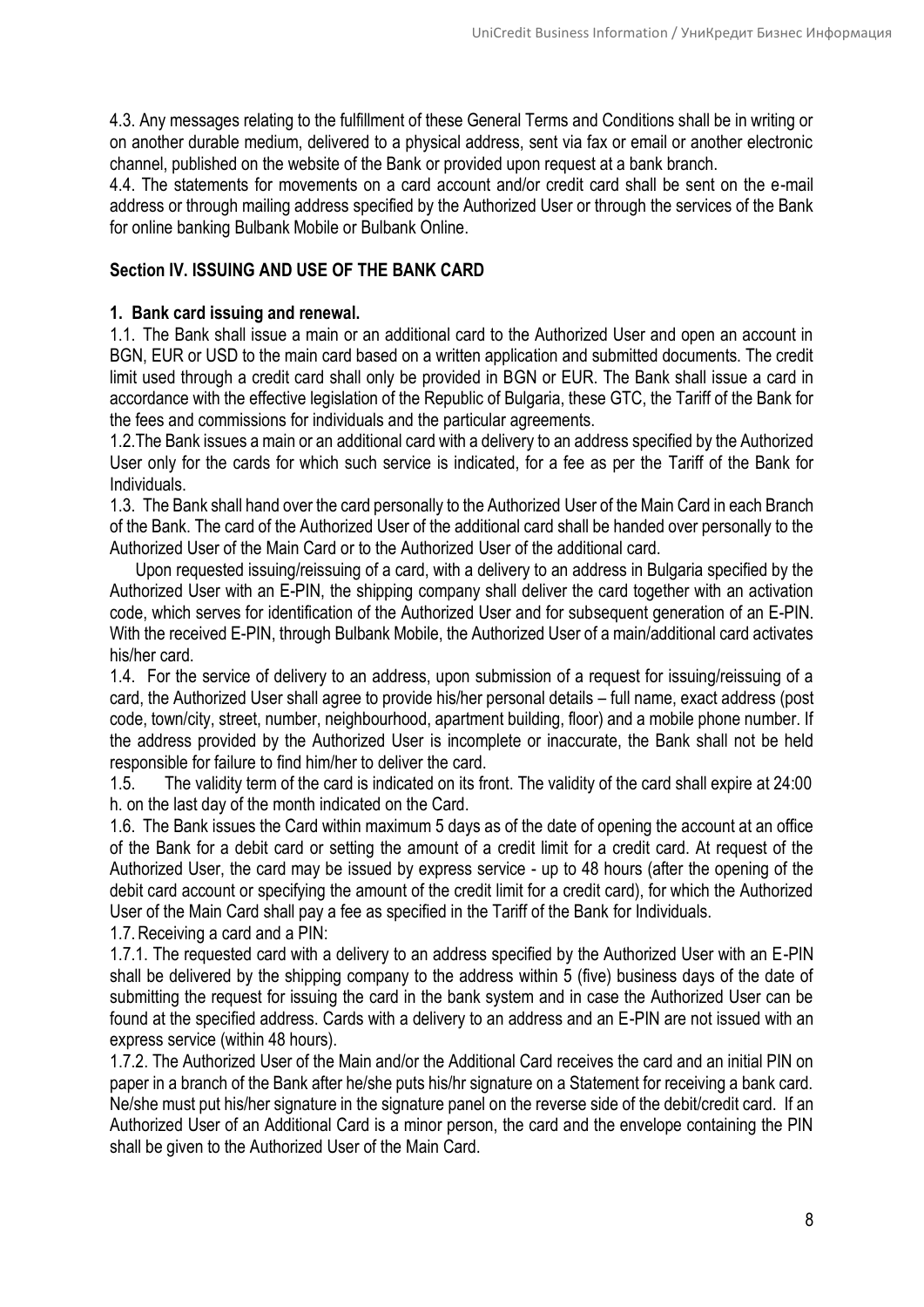1.7.3. To an address in Bulgaria specified by the Authorized User – the service is available only if the Authorized User uses also the Bulbank Mobile service. The Bank will issue a card with a delivery to an address with an E-PIN, for which the Authorized User shall pay a fee according to the effective Tariff of UniCredit Bulbank AD for the fees and commissions for individuals. The card shall be delivered to the Authorized User by the shipping company in the manner currently agreed between the Bank and the shipping company. At the time of delivering the shipment, it should be intact with no signs of damage to the original packaging. In case there are signs of opening, tearing or another damage visible on the package, the authorized user must not accept the parcel and must not proceed with receiving the E-PIN and activating the card. If the Authorized User cannot be found by the shipping company at the specified address, this shall be noted by the shipping company and the card shall be returned to an office of the shipping company where it can be claimed by the Authorized User within 7 (seven) days. In case the card is not claimed and collected at an office of the shipping company within the given period, it shall be forwarded to the Bank and in such case it can only be claimed at the Bank's offices.

1.7.4. In case at the request of the Authorized User the card gets subsequently forwarded to a different address for delivery, the shipping company may charge an additional fee to the Authorized User. The change of the address for delivery of the card is possible before or on the date of delivery via the online platform of the shipping company or by a phone call.

1.8. Immediately after receiving the card, the Authorized User of the main/additional card shall have full responsibility for its protection.

1.9. The Authorized User shall change his/her initial PIN, received in paper format, at an ATM with the logo of BORICA AD to activate the provided card and after that he/she shall destroy the envelope that contained the initial PIN code provided by the Bank. At the discretion of the Authorized User, after the activation of the E-PIN, it can be changed at an ATM with the logo of BORICA AD. The Authorized User shall not disclose the PIN/E-PIN to anyone, shall not record it on the card or on any items kept together with the card and shall take every possible measure to prevent any third party from becoming aware of it, including upon entering it on the keyboard of an ATM or a POS terminal.

1.10. In case the Authorized User of an active debit card forgets his/her PIN, the Bank shall issue only a new PIN based on a completed Application for re-issuance of a PIN without issuing a new card, for which the Authorized Main Card User shall pay a fee as per the effective Tariff of UniCredit Bulbank AD for the fees and commissions of Individuals.

1.11. If the Authorized User of an active debit card forgets his/her E-PIN, he/she shall have the possibility to request through the Bulbank Mobile service the generated E-PIN to be visualized, but not more than 10 times. In case the Authorized User forgets his/her E-PIN, the Bank can issue only a new (in paper format) PIN based on a submitted request for PIN reissuing, without issuing a new card or closing the old card, and the Authorized User shall fill in a request for issuing a new card due to a forgotten E-PIN, for which the Authorized User of the main debit card shall pay a fee according to the effective Tariff of UniCredit Bulbank AD for the fees and commissions for individuals.

1.12. In case the Authorized User of an active credit card/payment card Visa Classic Shopping Card forgets his/her PIN, the Bank shall issue him/her a new card with a new PIN based on a completed Application for re-issuance of a card and a PIN for which the Authorized Main credit card/Visa Classic Shopping Card, User shall pay a fee as per the effective Tariff of UniCredit Bulbank AD for the fees and commissions of Individuals. The Authorized User shall return to the Bank the previous card, which shall be destroyed in his/her presence and shall fill in and sign a Statement for receiving a bank card.

1.13. In case the Authorized User of an inactive debit/credit card/payment card Visa Classic Shopping Card forgets his/her PIN, the Bank shall issue him/her a new card with a new PIN based on a completed Application for re-issuance of a card and a PIN for which the Authorized Main Card User shall pay a fee as per the effective Tariff of UniCredit Bulbank AD for the fees and commissions of Individuals. The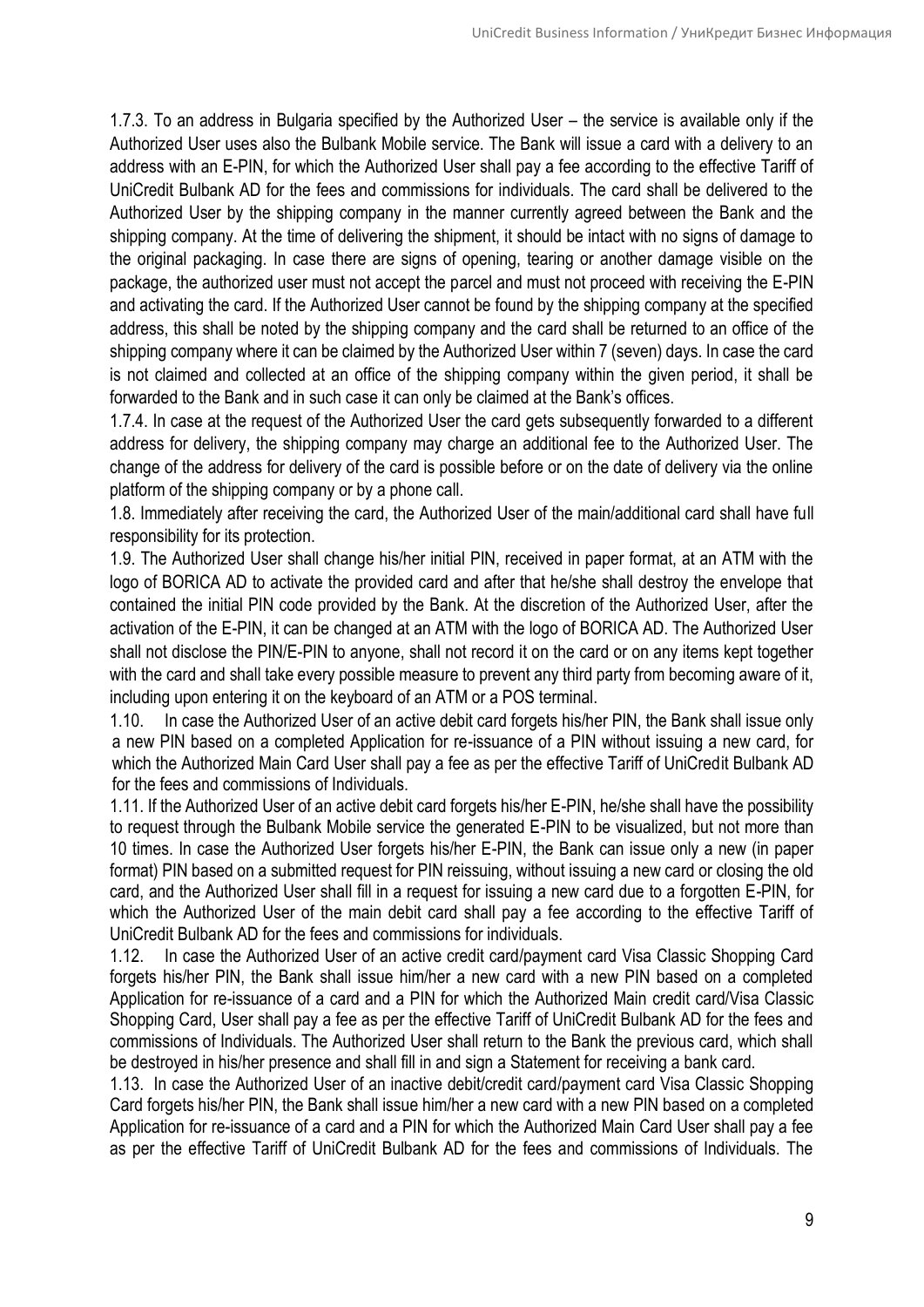Authorized User shall return to the Bank the previous card, which shall be destroyed in his/her presence and shall fill in and sign a Statement for receiving a bank card.

1.14. Except for the cases referred to in points 1.15.1 and 1.15.2, the Bank shall unilaterally and automatically, at its own discretion, reissue the Card with the same number, for a new term of validity and with a new PIN upon expiry of its validity, as it can be received by the Authorized User after the 10th day of the month in which the previous card expires. The Bank shall not undertake to reissue unilaterally and automatically a debit card in case no financial transaction was booked on this card for the last 12 (twelve) months. Debit cards issued to minor persons or infants are not reissued automatically by the Bank.

1.15. In case of rejection of reissuance of the card:

1.15.1. The Authorized User shall inform the Bank in writing in his/her own words no later than a month before the expiry of the validity of the card;

1.15.2. The Bank shall inform the Authorized User that the Card is not to be reissued.

1.16. A card that has been issued but uncalled for within 3 (three) months shall be destroyed by the Bank. A card reissued, but uncalled for within 6 (six) months, shall be destroyed by the Bank.

1.17. Upon the receipt of a card reissued due to expiry of its term of validity, the Authorized User shall return to the Bank the previous card, which shall be destroyed in his/her presence and shall fill in and sign a Statement for receiving the reissued bank card.

1.18. The card is property of the Bank and shall be returned thereto within 30 days after its expiry in case of a lodged complaint for an unauthorized transaction or on the date of early termination of the respective agreement.

1.19. Before expiry of the validity of the Card the Bank shall re-issue it for its own account after receiving an Application by the Authorized Main Card User in the following cases:

1.19.1. The card is unusable right at attempting the very first transaction with it:

1.19.2. The magnetic stripe of the card and/or its chip is damaged or unmagnetized;

1.19.3. A technical error was made through the Bank's fault upon the issuance of the card.

1.19.4. Suspected unauthorized use;

1.20. Before expiry of the validity of the Card the Bank shall re-issue it for the account of the Authorized Main Card User after receiving an Application in the cases of:

1.20.1. Lost/ stolen card;

1.20.2. Error in the specified data upon issuing the card through the fault of the Authorized User, for which the Authorized User of the Main Card shall pay a fee pursuant to the Bank's Tariff for the fees and commissions of individuals;

1.20.3. Change of the name of the Authorized User;

1.21. Cards are not issued and handed over on the grounds of a power of attorney with the exception of the cases at the discretion of the Bank.

1.22. The Bank shall issue additional bank cards at the request of the Authorized User of the Main Card based on an account/ authorized credit limit (for debit and credit cards, respectively) in his/her name as per the following terms and conditions:

1.23. The issuance and use of the additional cards shall be entirely at the risk and responsibility of the Authorized User of the Main Card; The Authorized User of the Main Card shall be held liable for any harms and damages to the Card or the Bank.

1.24. All fees, commissions and other charges in relation to the use of the additional card shall be paid by the Authorized User of the Main Card;

1.25. Upon submitting a request for closing a Main Card, all additional Cards shall also be closed.

1.26. In case the card of the Authorized User was not received or activated for more than 3 months from the date of issuance or 6 months from the date of re-issuance and in case the debit card was not unilaterally and automatically reissued by the Bank, the current account to which the debit card was issued shall automatically be transformed by the Bank together with the funds accumulated on it into a current account without a card in the same currency and all fees, commissions and other kind of remuneration received by the Bank for maintaining that account and for performance of bank transactions via that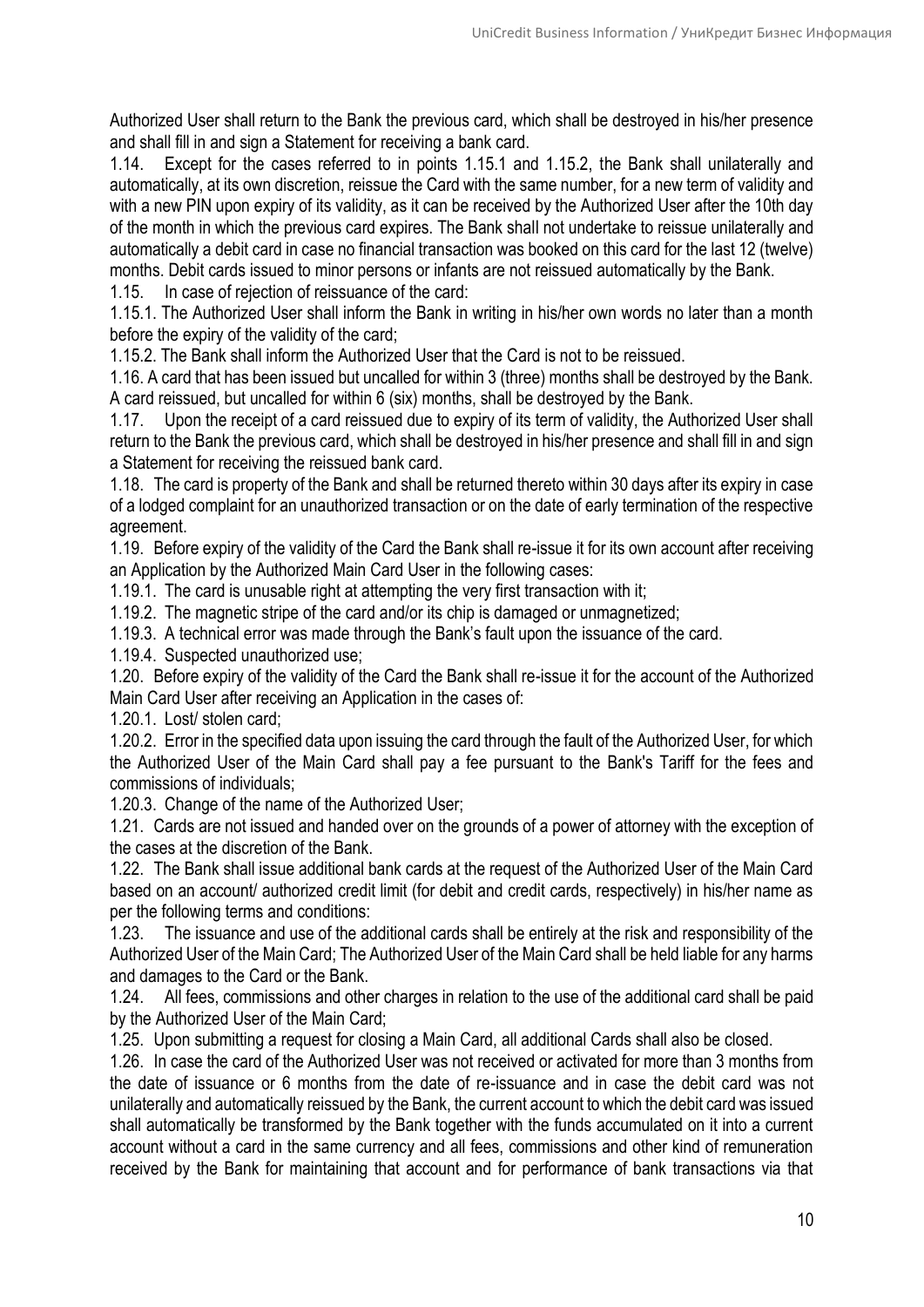account shall be payable by the Authorized User as per the Bank's Tariff for individuals and the Interest Rate Bulletin.

1.27. In case of death of the Authorized Main Card User, his/her heirs shall notify the Bank and return the Main Card and any additional cards thereto. The Bank shall block and close the Main and the additional cards.

1.28. The Bank is not liable for any payments made by the Bank Card until the date on which a written notification is received accompanied by an official document certifying the death of the Authorized User of the Card.

# **2. Using a bank card**

2.1. For contactless payment by a card with the PayPass logo of MasterCard, or PayWave of VISA respectively, or cards of other brands approved by the Bank for contactless payment at a POS terminal in the merchant outlets in the country and abroad, marked with the sign of the service PayPass or PayWave; or other services for contactless payment, approved by the Bank. When the contactless payment is above the limit approved by the International Card Organizations for the respective country, the order shall be executed either in a contactless way or in a contact way according to the requirements valid in the particular country. In both cases the payment will be made after the entering of a PIN and/or signature on the document for the executed transaction. When the contactless payment is up to the limit set for the relevant country by the International Card Organizations and the Bank, the payment order shall be executed without entering the PIN and/or signature on the document for the executed transaction.

2.2. Contactless payment/withdrawal with a mobile device with a digitalized bank card in a digital wallet.

2.3. When the Authorized User uses the Card he/she has to confirm the transaction in one of the following ways or a combination thereof:

2.3.1. By entering the PIN – when performing operations at an ATM and POS terminal;

2.3.2. During the execution of a contactless payment, a PIN shall be entered when the amount of the payment is higher than the limit approved by the International Card Organization for the respective country.

2.3.3. Entering the PIN on the keypad of an ATM and/or a POS terminal upon the reading of the chip (the magnetic stripe) of a bank card;

2.3.4. By entering a dynamic password for online payment;

2.3.5. By a signature on a receipt/ entered PIN, a signature on an invoice and a valid identity document - for manual cash withdrawals in a bank, exchange bureau or for transactions performed in casinos;

2.3.6. By entering the last three digits printed in/to the signature field on the back of the card and/or with a dynamic password for online payment – upon online transactions performed without the physical presence of the card;

2.3.7. By use of his/her biometric data.

2.3.8. By showing an identity document – upon an explicit request by the Merchant in case of a transaction at a POS terminal;

**2.4.** The above specified methods shall have the effect of a legally valid means of identification of the Authorized User and shall serve as evidence of consent for making the payment with the card;

2.5. The Bank shall not be held liable for any groundless refusal of third parties to accept payments with the card or if a payment initiated by the card cannot be performed due to technical, communicational and other reasons which are beyond the control of the Bank and/or do not result from a fault on its part;

2.6. Should the Authorized User enter his/her PIN incorrectly on the keyboard of a POS terminal or an ATM three times in a row, any subsequent use of the Card shall be automatically blocked. In case the Authorized User knows his/her PIN, the card may be unblocked based on a request for unblocking filledin personally by the Authorized User deposited only in a branch of the Bank.

2.7. If due to technical or other reasons the card is withheld by an ATM, it shall not be returned to its Authorized User but shall be reissued with a new initial PIN.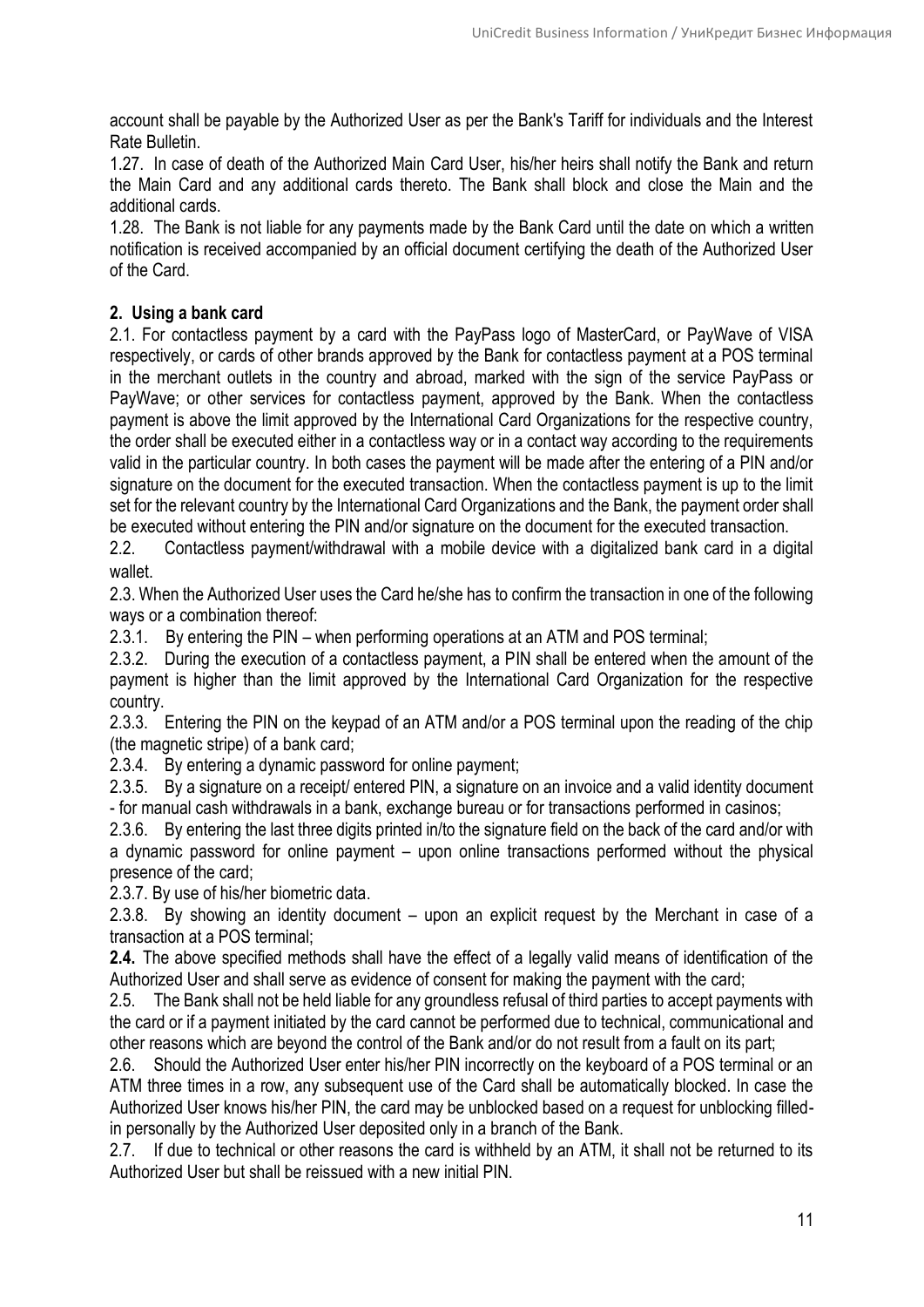2.8. When a payment is made abroad in a currency other than the currency of the account, the amount of the payment shall be converted into a settlement amount according to the foreign exchange rate of the ICO applicable on the settlement date. The settlement amount shall be converted into an amount in the currency of the account according to the relevant buy/sell exchange rate of the Bank, applicable on the day of booking the particular transaction. The currency of the settlement amount is EUR or USD.

2.9. In the Tariff of the Bank for the fees and commissions for individuals valid as at the date of performing the operations the fees and commissions for issuing and reissuing of a debit/credit card for individuals, for servicing payments with it and the transaction limits.

2.10. Based on the provided credit limit on the card, the Authorized User of an additional card performs payment operations at the risk, responsibility and expense of the Authorized User of the Main Card.

2.11. The Bank considers all transactions effected by the additional card to be carried out with the knowledge and consent of the Authorized User of the Main Card, except for the cases of a submitted written objection by the latter.

2.12. By signing the Bank Card Agreement, the Authorized User of the Main Card authorizes the Bank to exercise the right to collect the receivables established in terms of grounds and amount from the accounts of the Authorized User in the cases foreseen in these GTC, other types of agreements concluded between the Bank and the Authorized User of the Main Card in order to: correct and compensate for the consequences of carrying out illegal transfers; receiving funds on an account as result of a fraud or without any grounds based on inauthentic documents; due to a mistake made by the ordering party; collecting the receivables of the Bank from the Authorized User regarding amounts, interests, commissions and charges which the Bank has been entitled to by the Authorized User by virtue of these GTC and/or any other agreements signed with the Bank; upon enforcement pursuant to the provisions of the legislation as well as in any other cases agreed in writing between the Bank and the Authorized User of the Main Card. The Authorized User of the Main Card provides his/her explicit consent that, in case an amount of a disputed payment is recovered on the account, servicing the card, both by UniCredit Bulbank AD and by the acquiring bank/the merchant, the Bank shall reverse the initial transaction of recovery of the amount, including when the funds available on the account, servicing the card, are not sufficient and the excess amount shall be considered unauthorized overdraft/exceeded credit limit used by the Authorized User, which shall be immediately due and payable, collected through direct debit and/or automatic collection, in accordance with the requirements and the provisions of Payment Services and Payment Systems Act and Ordinance No.3 of 18.04.2018 of the Bulgarian National Bank on the terms and procedure for opening payment accounts, execution of payment transactions and use of payment instruments.

2.13. If a performed payment exceeds the amount of the available balance on the account (card account) as well as if there are insufficient funds on the account to cover the fees and commissions payable to the Bank pursuant to the Tariff of the Bank for individuals, the excess amount shall be considered unauthorized overdraft/ exceeded credit limit used by the Authorized User which is immediately due and payable and shall be collected through direct debit and/or automatic collection.

# **3. Deposit guarantee**

3.1. The funds deposited on accounts shall accrue interest at rates established in accordance with the indicated method for determining of interest, according to the type and the terms and conditions for their maintenance, and as announced in the Interest Rate Bulletin applicable at any time under equal terms and conditions and to all depositors from the respective groups to which they belong. The funds on the accounts and the interests accrued on them in compliance with the indicated requirements are guaranteed by the Bank Deposit Insurance Fund in accordance with the applicable regime and to the maximum amount of the total guaranteed amount, as set forth under the Bank Deposit Guarantee Act, which amount, as at the date of the present General Terms and Conditions, is BGN 196,000 in total.

3.2. The guaranteed amounts of funds pursuant to the Bank Deposits Insurance Act held with the Bank shall not be paid on accounts of individuals and in the cases provided for in the Bank Deposits Insurance Act.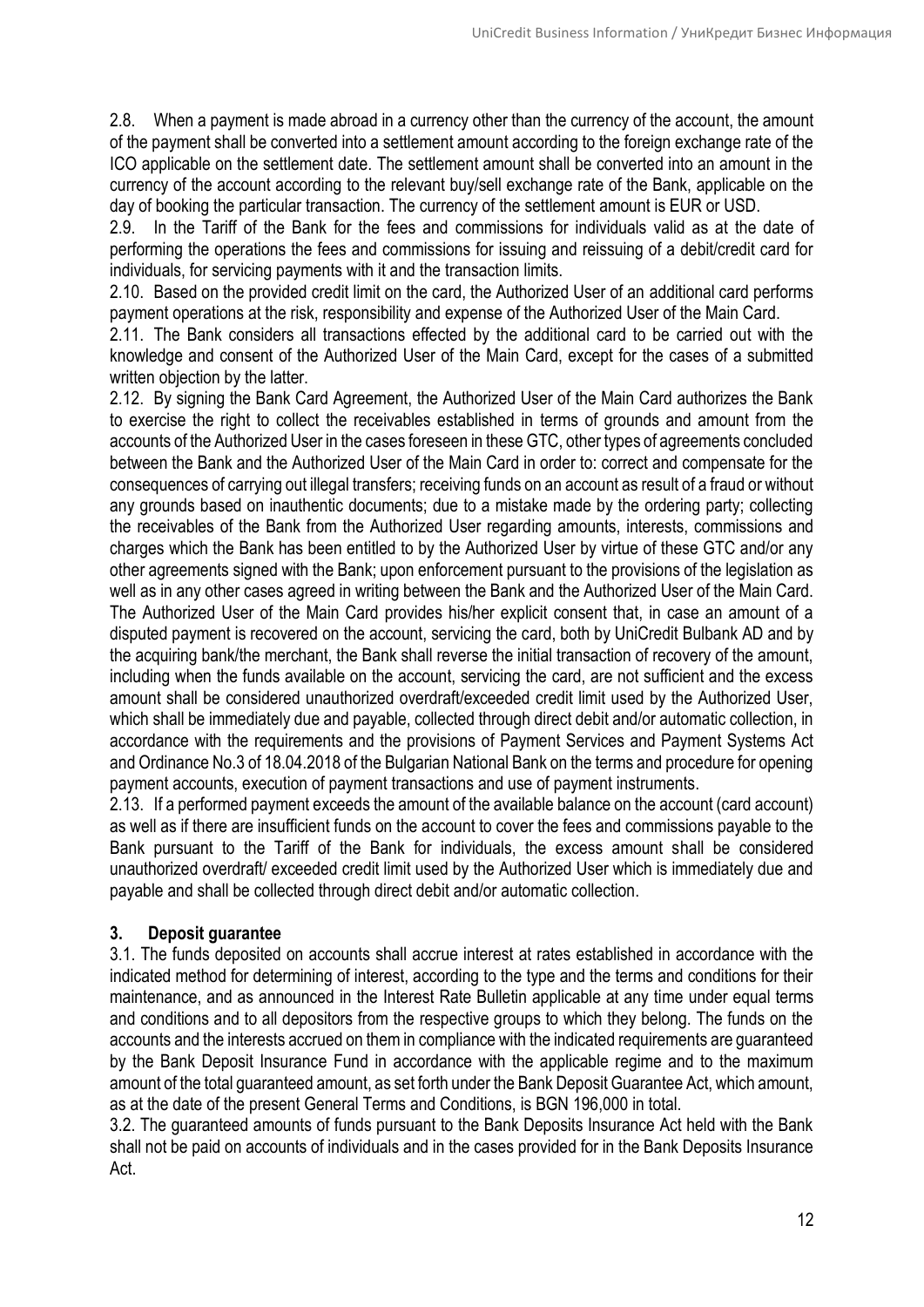3.3. Reimbursement shall not be applicable with regard to the amounts on accounts on which there have been no operations ordered by the depositor during the last 24 months before the date of issuance of a deed under [Art. 20, par. 1](http://web.apis.bg/p.php?i=2645760#p27498652) of LBDG and the balance on each of them is less than BGN 20.

3.4. The following deposits are guaranteed in an amount of up to BGN 250,000 for a period of three months from the time when the amount was credited to an account of the depositor, or from the time when the depositor gained the right to dispose with the deposit amount: 1. individuals' deposits opened as a result of transactions with real estate properties for housing needs; 2. individuals' deposits opened as a result of payment of amounts upon contracting or ending a marriage, termination of labour or business legal relationship, disability or death; 3. deposits opened as a result of insurance or social security payments or as a result of the payment of compensation for damages arising from crimes or canceled sentence.

The deposits under items 1-3 are not part of the calculation of the total amount of the liability of the Bank to one depositor as per the [procedure](http://web.apis.bg/p.php?i=2645760#p27498638) under the Law on Bank Deposits Guarantee within the three-month period indicated above.

# **Section V. RIGHTS AND OBLIGATIONS OF THE PARTIES**

# **1. Rights and obligations of the Authorized User:**

# **1.1. The Authorized User shall undertake:**

1.1.1. Use the card/the digitalized card only personally and in compliance with the terms and conditions for its issue and use;

1.1.2. After receiving the card, he/she shall activate the card in person through a change of the initial PIN or by generating an E-PIN via the Bulbank Mobile service, in which he/she shall take all reasonable measures for preserving the personalized security credentials, including not to record any information about the security credentials on the card and not to keep any information together with the card;

1.1.3. Act with due care and in good faith as legally required, in order to keep the main and the additional card and/or the mobile device with an installed digital wallet intact and safe;

1.1.4. Take all necessary measures to protect against the loss, destruction or damage of the card and/or the mobile device with an installed digital wallet, and its illegal taking;

1.1.5. To protect the card and/or the mobile device with an installed digital wallet against mechanical damage as well as any magnetic and electromagnetic interference and not to create conditions for or allow unauthorized access to it;

1.1.6. Not to provide the card, the card details, the mobile device with an installed digital wallet and the personalized security credentials to an unauthorized person by taking all necessary measures against their disclosure and preventing any access and use of the card and/or the mobile device with an installed digital wallet by any third party;

1.1.7. Operate with the funds on the account and use the card according to the methods and rules set in the respective agreement, these General Terms and Conditions as well as pursuant to the applicable national legislation.

1.1.8. Not to allow the card to be used for payments related to goods and services which are prohibited by a law, regulation or rule issued by a competent authority in the country where the card is used. In case the Authorized User uses the card and/or the mobile device with an installed digital wallet for other purposes or if he/she provides them to another person, the Authorized User shall be liable for such actions and shall have the obligation to reimburse any amounts and/or expenses of the Bank occurring as a result of any wrongful use of the card, the account and/or the mobile device with an installed digital wallet;

1.1.9. When making payments by using the card the Authorized User shall identify himself/herself in a merchant outlet or at the Bank upon request;

1.1.10. To inform the Bank immediately about any changes to the personal data, including the number of his/her mobile phone, indicated by him/her in the Application for issuance/reissuance of the bank card. If the Authorized User fails to inform the Bank about a change in his/her mailing address, all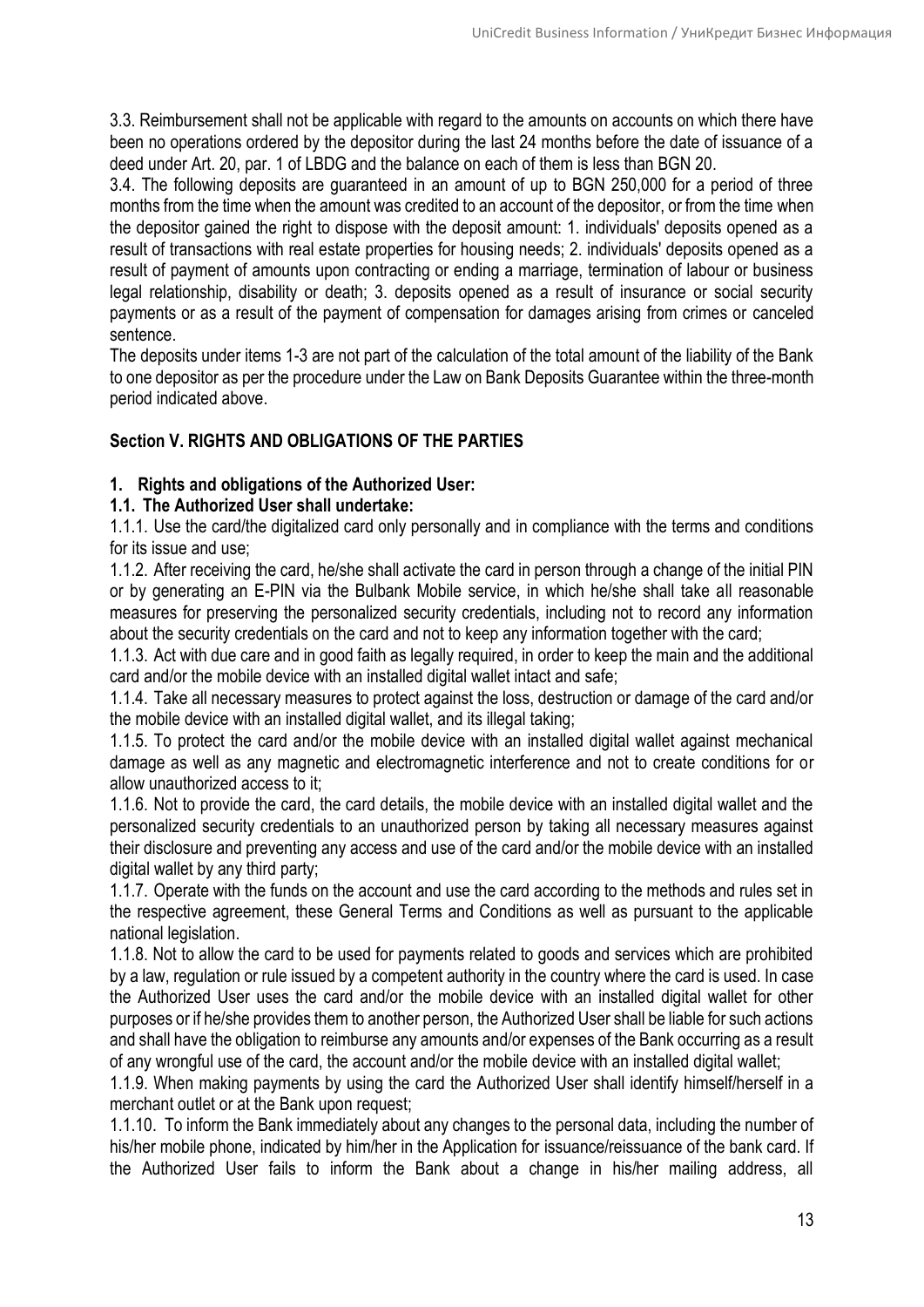letters/notifications/messages from the Bank shall be considered duly delivered to the address indicated in the application for issuance/reissuance of a debit/credit card for individuals.

1.1.11. To notify the Bank or a person authorized by it in case of loss, theft, misappropriation or unauthorized use of the card immediately after s/he has become aware of that.

 1.1.11.1. Notify the Bank immediately in case of destruction, forgery or occurrence of any circumstances allowing for the use of the card and/or the mobile device with an installed digital wallet in any illegal way, returning the card within 5 (five) days after that and providing to the Bank a written confirmation.

1.1.12. In case the Authorized User is abroad or for some other reason he/she is prevented from appearing at the Bank in person, he/she can send to the below specified e-mail a request written in a free text describing the incident.

1.1.13. In the cases specified in items 1.1.11, 1.1.11.1. and item 1.1.12 above:

1.1.13.1. Notify the Bank immediately by contacting the Call Center in one of the specified ways available 24 hours a day, 365 days per year:

o **Telephone number: 15212 – for Bulgarian mobile operators or +359 +3592 9337212 for landline subscribers;** 

# o **E-mail: [CallCentre@UniCreditGroup.bg;](mailto:CallCentre@UniCreditGroup.bg)**

1.1.13.1.To visit a branch of the Bank and submit a card unblocking request form.

1.1.13.3. The Authorized User of the Main Card - to block the card by use of the online banking services Bulbank Online and Bulbank Mobile.

1.1.13.4. When the Authorized User is abroad, s/he can directly contact Visa/ MasterCard through the telephones for free access to the Global Customer Assistance System for VISA Authorized Users (Global Customer Assistance Service - GCAS) and MasterCard (MasterCard Global Service), specified on the website of the respective ICO. The Authorized User shall also notify the Bank.

1.1.14. In case of a theft/loss of the card and/or the mobile device with an installed digital wallet, the Authorized User shall inform the local police authority, which shall provide him/her with a document for the incident.

1.1.15. To keep for reference the receipts for the transactions performed with the Card for at least one month from the day they are effected.

1.1.16. In case of any doubts about discrepancies or disagreement with a transaction registered on his/her card/account, the Authorized User of the Main Card shall inform the Bank immediately in writing by filling in a complaint form as per a template which shall be submitted to a bank branch within 13 months from the date of debiting the account. The information can be obtained through a statement of his/her bank account, checking the balance at an ATM, a received SMS notification of completed authorization.

1.1.17. The Authorized User of the Main Card can also submit a claim against a transaction for the Main and an additional Card in accordance with the procedure described above or any other claims regarding the servicing of the card at any branch of the Bank or through its Call Centre.

1.1.18. The Authorized User shall provide any available documentation in relation to a transaction objected by him/her along with the filled-in complaint form as well as any additional information at the request of the Bank.

1.1.19. The Authorized User shall consider the statements provided to him/her by the Bank and other documents from the system operator, ICO, etc. as sufficient evidence for performing a transaction and the circumstances related to its conduction;

1.1.20. If the Authorized User has declared that s/he wants to receive the statements of account concerning the movements on his/her card account and/or credit card to an e-mail, s/he undertakes to do the following:

1.1.20.1. To take every possible action so as to ensure unhindered receipt of the electronic messages containing attached statements to the specified e-mail address. To declare that he/she is aware and accepts that the Bank shall not be held responsible if acting in good faith it has sent statements to the above specified e-mail address. The Bank shall not be held responsible for any message receipt failure if the e-mail address is unavailable or is not maintained by the Authorized User.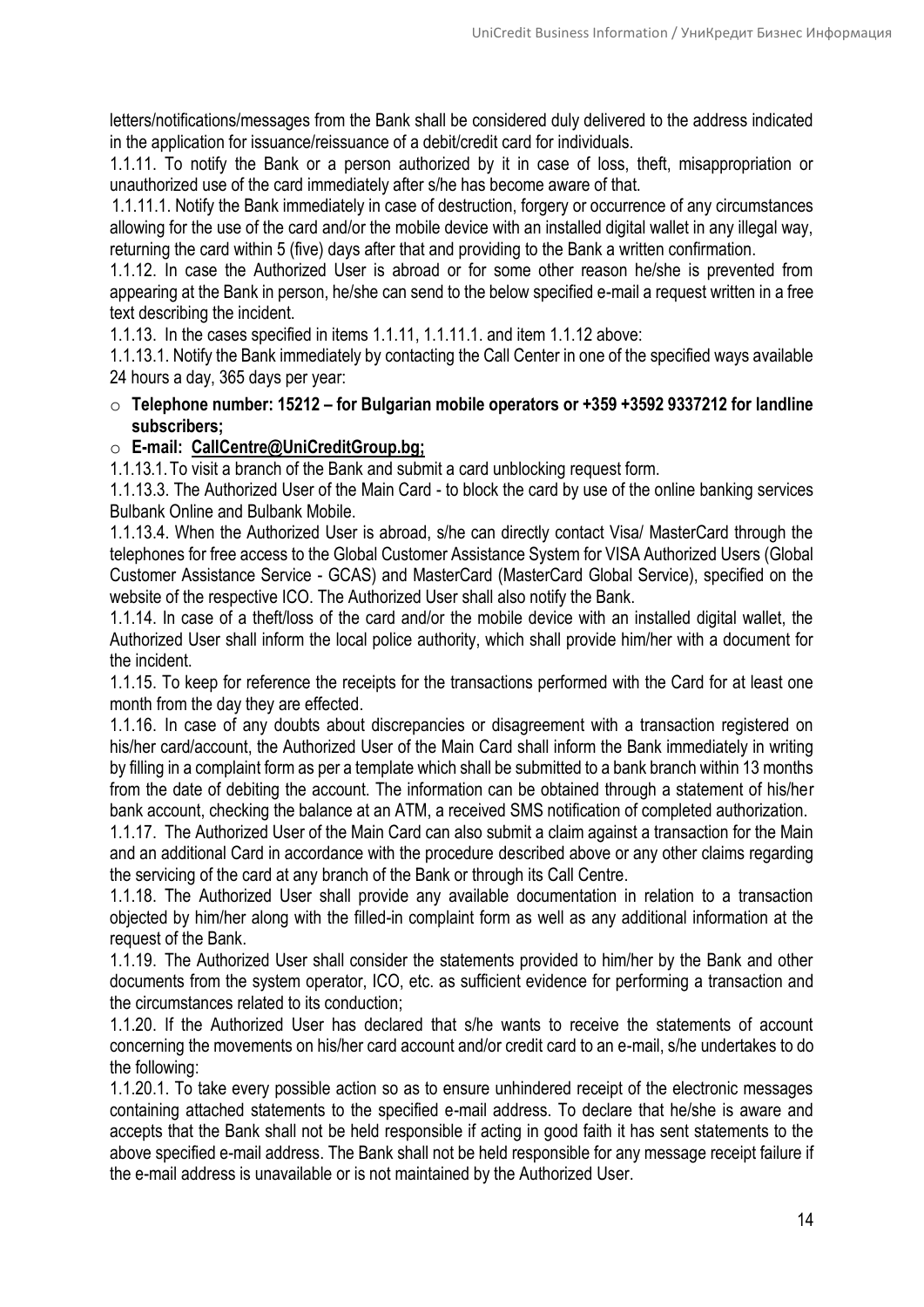1.1.20.2. To notify the Bank in due time in writing in case of any change in the e-mail address to which s/he wants to receive statements. S/he is notified and agrees that the Bank is not responsible for any undelivered statements until it receives a written notification of the changes or circumstances as stipulated in the previous statement.

1.1.20.3. Take all necessary actions in order to prevent unauthorized access to the information concerning his/her bank card(s), contained in the statement sent to the e-mail address indicated above. The Authorized User of the account servicing the bank card/s confirms that s/he is informed and agrees that a bank statement sent by the Bank to an electronic address shall have the effect and meaning of a written notification of the data contained therein as well as of all operations carried out on the account by the Holder and/or third parties and shall be considered delivered to the Holder when the banking system starts indicating that the electronic message with an attached statement has been delivered to the electronic address indicated by the Authorized User which s/he has provided. The Authorized User of the account servicing the bank card confirms that s/he has been informed and agrees that the statements sent by the Bank cannot exceed 3 MB, otherwise s/he shall visit the Bank in person in order to obtain the account statement.

1.1.21. In the event of a Cash M transfer, the Authorized User shall:

1.1.21.1. Enter a transfer amount – BGN 10.00 at the minimum /BGN 400.00 at the maximum where any amount shall be a multiple of BGN 10;

1.1.21.2. Enter a randomly chosen four-digit code of the transfer;

1.1.21.3. Enter a mobile phone number (for Bulgarian mobile operators only) of the beneficiary;

1.1.21.4. Enter his/her mobile phone (maintained by a mobile operator with a registered seat in the Republic of Bulgaria) - it shall be indicated only in case the Authorized User wants to receive an SMS at the moment of the realization of the transfer.

1.1.21.5. Inform the beneficiary about the Cash M transfer code and that the utilization of the funds can be made within 7 (seven) days from initiation of the transfer.

1.1.22. The Authorized User of the Main Card shall pay any charges incurred upon the issuance and use of the card/s as well as charges for opening and maintaining the account, authorizing the Bank to collect automatically its receivables from the account and in case of insufficient funds on it, from other accounts held by the Authorized User of the main card.

1.1.23. The Authorized User declares that he/she has been informed and accepts that the Bank is obliged to comply and complies with the Sanctions, embargo or any other financial and economic restrictions, and therefore confirms that:

1.1.23.1. The amounts received from financing or other services provided by the Bank to the Authorized User will not be used for any purposes that could lead to a breach of the Sanctions on the part of the Bank;

1.1.23.2. The provided credit limit will not be related to activities that are subject to sanctions by the European Union (EU) and/or the United States of America, related to Russia, Crimea and Sevastopol;

1.1.23.3. The financing amounts provided by the Bank to the Authorized User will not be used for payments or providing benefits received directly or indirectly by a Blocked Person (a natural person or a legal entity that is subject to Sanctions, including but not limited to a natural person or a legal entity);

1.1.23.4. He/she has received or will receive without undue delay all authorizations that are required according to Council Regulation (EU) No 833/2014 of 31 July 2014 concerning restrictive measures in view of Russia's actions destabilising the situation in Ukraine, amended by Council Regulation (EU) No 960/2014, amended by Council Regulation (EU) 1290/2014, as well as Council Regulation (EU) 428/2009 of 5 May 2009 setting up a Community regime for the control of exports, transfer, brokering and transit of dual-use items, and in accordance with the consecutive Council Regulations issued by the EU in this regard;

1.1.23.5. He/she has fulfilled or will fulfill without undue delay all obligations that are required for registration in accordance with Council Regulation (EU) 692/2014 concerning restrictions on the import into the Union of goods originating in Crimea or Sevastopol, amended by Council Regulation (EU)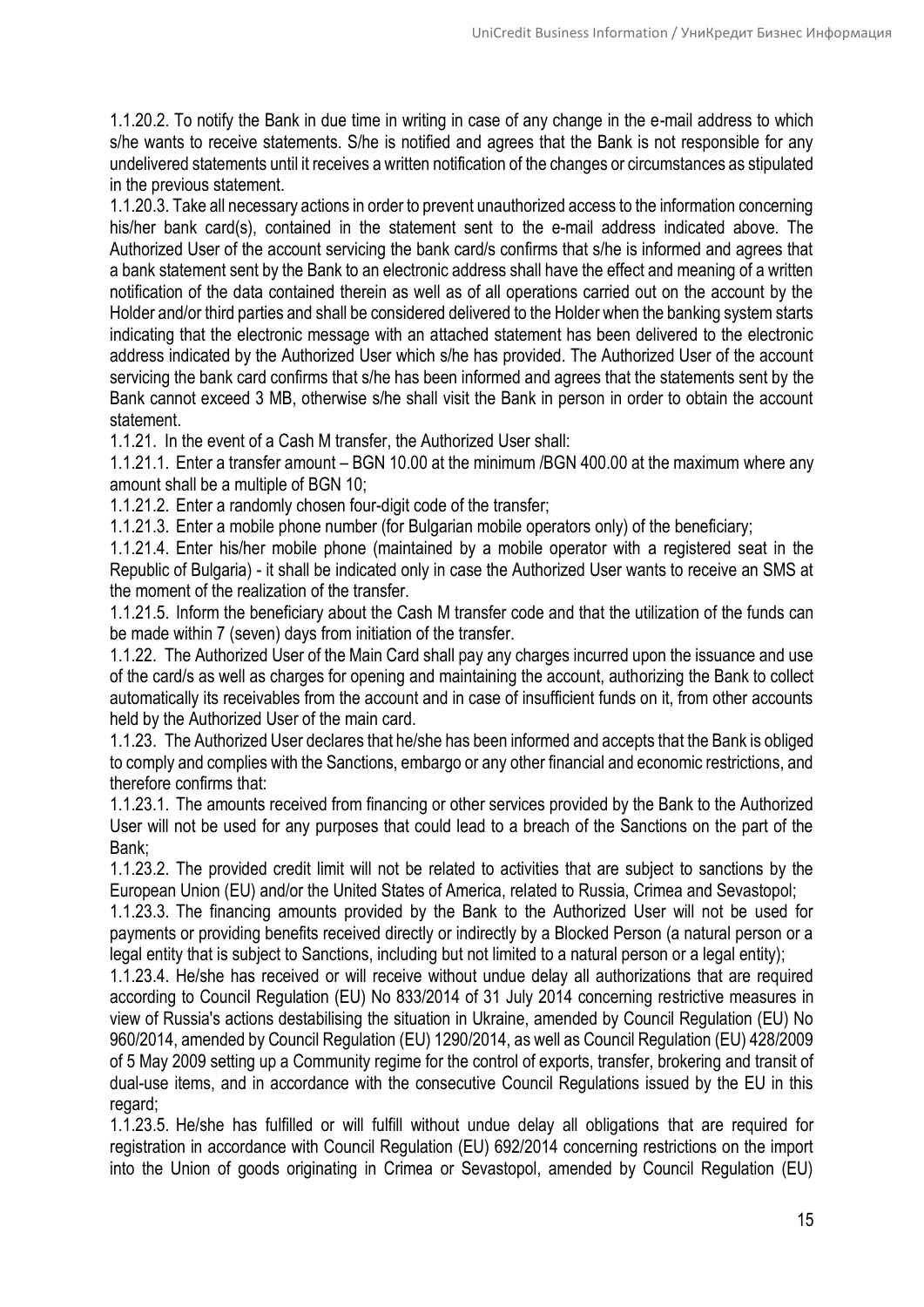825/2014, amended by Council Regulation (EU) 1351/2014, as well as in accordance with the consecutive Council Regulations issued by the EU in this regard;

1.1.23.6. He/she is aware that neither party to the agreement for a bank card, and to the best of his/her knowledge none of the members of the Group or their managers or employees are currently subject to sanctions, and are not a sanctioned person or in breach of the sanctions;

1.1.23.7. The credit card and/or proceeds related to it will not be used or lent, directly or indirectly, in any way whatsoever directly through a subsidiary company or in association with a third party, for financing of a prohibited activity or an activity of or with any person, or in any country or territory that during such financing is a sanctioned person or a sanctioned country, or in another way, which could lead to a breach of the sanctions by any person;

1.1.23.8. He/she does not maintain any business relationship with a person/s from a sanctioned country. 1.1.24. The Authorized User of the main card shall be responsible for the fulfillment of all obligations under these GTC and the Card Agreement, repayment on the maturity date of the amounts utilized by using card, including the due fees, commissions and interests on them, if any, as per the monthly statement of the card, as a result of its use. The Authorized User of the main card shall also be liable for all payments to the Bank, arising from the use of the main and the additional card, if any.

1.1.25. In case of a dispute about the particular terms and conditions of the purchase of goods and/or services, delivery terms, prices, warranty terms, insurances, subscription payments and other, before submitting a claim form the Authorized User shall contact the merchant directly to resolve the dispute.

1.1.26. In case it is impossible to reach an agreement with regard to disputes as per the preceding paragraph and when a written claim against the payment is submitted to the Bank, the Authorized User shall provide full information and documentation for the order, the general terms and conditions of the merchant effective at the time of making the order, the complete correspondence with the merchant in relation to the order and the subsequent attempts to resolve the dispute between the Authorized User and the merchant. The Authorized User shall provide supporting documents with the claim and their translation into Bulgarian and/or English.

1.1.26. If the Authorized User of the main card does not agree with the decision of the Bank regarding a complaint that he/she has filed, the dispute can be referred to the Conciliation Commission on Payment Disputes at the Consumer Protection Commission as well as to the competent Bulgarian court of justice. 1.1а. The Authorized User shall bear the losses related to any and all unauthorized payment transactions arising from the use of a lost, stolen or misappropriated bank card up to a limit not exceeding BGN 100 (one hundred Bulgarian leva).

1.1b**.** The Authorized User shall bear all losses related to unauthorized payment transactions if he/she has caused them by fraud or by default through a deliberate action or gross negligence, on one or more of the following of his/her obligations:

1.1.b.1 Тo use the card in compliance with the terms and conditions for its issuance and use;

1.1b.2. Тo notify the Bank or a person authorized by it in case of a loss, theft, misappropriation or unauthorized use of the card immediately after becoming aware of that;

1.1.b.3. Аfter the receipt of the card, he/she shall undertake all reasonable measures for preserving its personalized security credentials, including not to record any information about the said security credentials on the card and not to keep such information together with the card;

1.1 c**.** In the cases referred to in item 1.1b., the Authorized User shall bear the damages irrespective of their amount.

# **1.2. The Authorized User shall be entitled to:**

1.2.1. Conduct payment transactions under item 1.1., Section III of these GTC up to the amount of the available funds on the account/credit limit within the daily and weekly transaction limits to use the card as well as carry out reference operations and non-payment transactions under item 1.2, Section III of these GTC;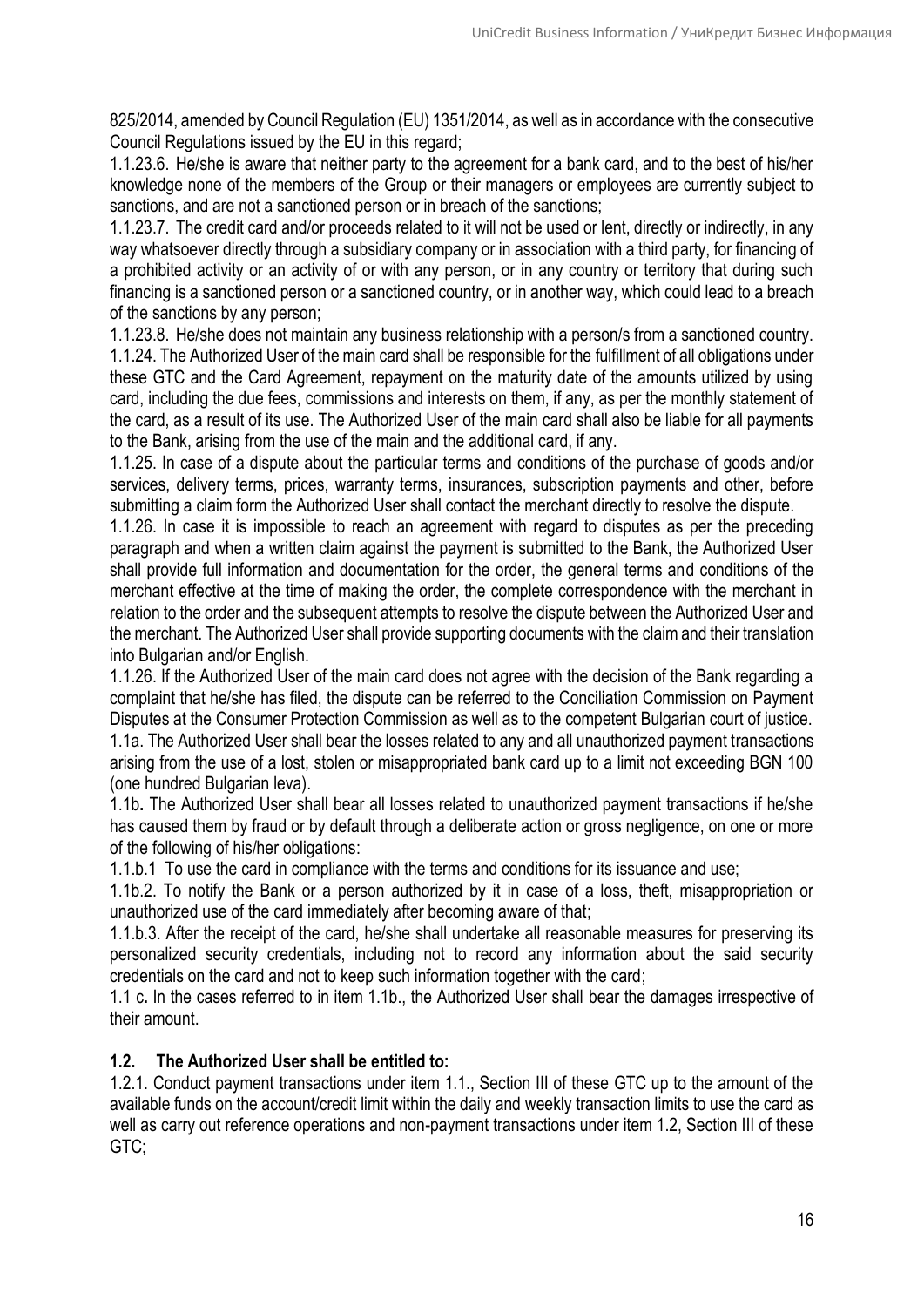1.2.2. Request the re-issuance of the card and a new PIN by filling-in an Application according to section IV of these GTC.

1.2.3. Request that a new CARD and PIN be issued through filling-in a template Application in case s/he has forgotten her/his PIN:

1.2.4. Request the issuance only of a new PIN to an active debit card through filling-in an application in case s/he has forgotten her/his PIN according to section IV, item 1.8. of these GTC;

1.2.5. Request that additional cards be issued to the Main Card by filling-in a form in a branch of the Bank or via an electronic channel provided by it and indicate limits for using the additional card which shall not exceed the limits on the main card;

1.2.6. Receive every month information by the Bank on the movements of the card through the services of the Bank for online banking - Bulbank Mobile and Bulbank Online, incl.

1.2.6.1. Authorization code of the payment transactions;

1.2.6.2. Location and date of the payment transactions;

1.2.6.3. Amount in the original currency of payment, amount in the currency of the card, date of booking the transaction and applicable exchange rate;

1.2.6.4. Accrued fees and interests as well as bonuses in relation to the payment transactions conducted by the Authorized User;

1.2.7. The Authorized User of a credit card shall be entitled to repay its debts partially or fully also outside the period of client payments through replenishment of the card account servicing the credit card. The Authorized User of a credit card shall be provided a possibility to repay its liabilities by depositing funds on the card account cash on desk, through a bank transfer, through the Bulbank Mobile online banking service, through cash deposits at a Bank's ATM or through automatic collection of amounts and/or by direct debiting from an account with a right to direct debiting, where this account services a debit card or a savings account with the Bank in one of the three currencies - BGN, EUR or USD. By depositing funds on the card account, the Authorized User shall be able to repay partially or fully the utilized credit limit, irrespective of the period in which the debt has arisen, according to the priority of the repayments, as agreed in the Credit Card Agreement:

1.2.8. The Authorized User is entitled to request that a Cash M transfer which has been ordered but has not been withdrawn yet be blocked by contacting the Call Center of the Bank;

1.2.9. To unilaterally terminate the Bank Card Agreement by giving a month's notice in writing to the Bank, where the starting date of the notice shall be the date on which the Bank received it. Within the term of the notice the card account shall be debited with all overdue payments. The Bank Card Agreement shall be considered terminated only in case that the Authorized User has repaid completely all of its liabilities.

1.2.10. The Authorized User of the Main Card shall be responsible for the fulfillment of all obligations under these GTC and the Bank Card Agreement, repayment on the maturity date of the amounts utilized by using card, including the due fees, commissions and interests on them, if any, as per the monthly statement of the card, as a result of its use. The Authorized User of the main card shall also be liable for all payments to the Bank, arising from the use of the Main and the additional card, if any.

1.2.11. In case of a dispute about the particular terms and conditions of the purchase of goods and/or services, delivery terms, prices, warranty terms, insurances, subscription payments and other, before submitting a claim form the Authorized User shall contact the merchant directly to resolve the dispute.

1.2.12. In case it is impossible to reach an agreement with regard to disputes as per the preceding paragraph and when a written claim against the payment is submitted to the Bank, the Authorized User shall provide full information and documentation for the order, the general terms and conditions of the merchant effective at the time of making the order, the full correspondence with the merchant in relation to the order and the subsequent attempts to resolve the dispute between the Authorized User and the merchant. The Authorized User shall provide supporting documents with the claim and translation into Bulgarian and/or English.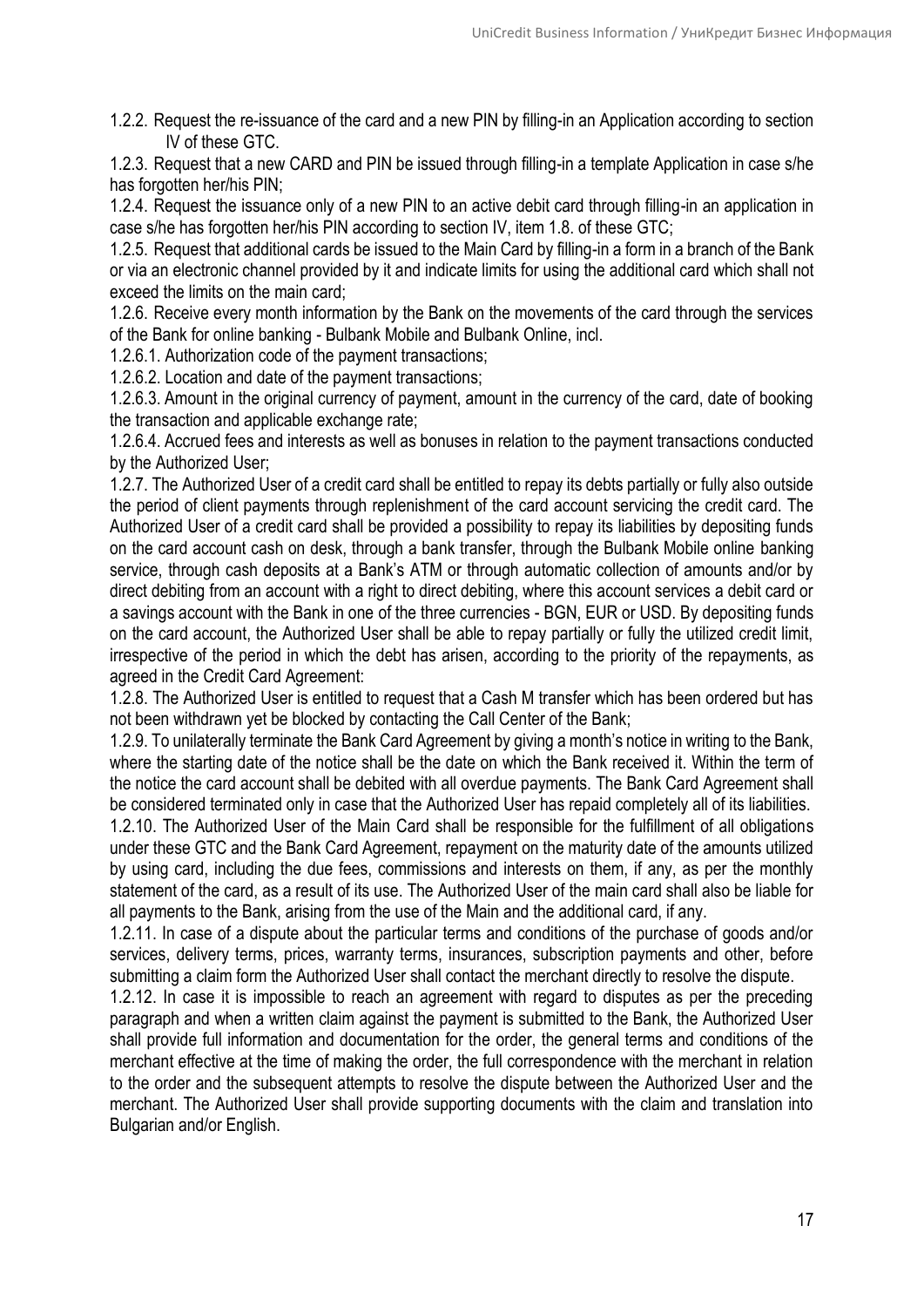1.2.13. If the Authorized User does not agree with the decision of the Bank regarding a complaint s/he has filed, the dispute can be referred to the Conciliation Commission on Payment Disputes with the Consumer Protection Commission as well as to the competent Bulgarian court.

1.2.14. The Authorized User of a Main Card has the right, at his/her discretion, beyond the cases specified in item 2.7. of Section IV, item 1.1.11 and 1.1.11.1 of Section V of these GTC and in the cases when the Bank has blocked her/his account, to block or unblock his/her bank card respectively, using the electronic banking services BULBANK ONLINE and BULBANK MOBILE.

1.2.15. The Authorized User of a Main Card has the right, at his/her discretion, in the cases specified in items 1.1.11 and 1.1.11.1 of Section V of these GTC to block his/her bank card respectively, using the electronic banking services BULBANK ONLINE and BULBANK MOBILE. In these cases the Authorized User shall submit a request for reissuing of the Card.

1.2.16. To digitalize a bank card issued in his/her name, in a digital wallet, through the service of the Bank for electronic banking, Bulbank Mobile, when the Bank has provided such possibility for the relevant brand of bank card.

1.2.17. To digitalize a bank card issued in his/her name, in a digital wallet, maintained by another payment services provider, when the Bank has provided such possibility for the relevant brand of bank card.

1.2.18. To make contactless payments/withdrawals with his/her mobile device with an installed digital wallet.

1.2.19. To add, modify or remove a card from the digital wallet.

# **2. Rights and obligations of the Bank**

# **2.2. The Bank shall:**

2.2.1. Issue the card and provide it to the Authorized User of the main card or the additional card:

2.1.1.1. in person at a branch of the Bank together with an initial PIN in paper format.

2.1.1.2. with a delivery through a shipping company to an address in Bulgaria specified by the Authorized User and to deliver it via a shipping company. In case for some reason (long absence of the Authorized User from the specified address, death of the recipient, incorrect or incomplete address or other) the card cannot be delivered to the address specified by the Authorized User, the card shall be returned to the office of the shipping company where it can be claimed by the Authorized User within the next 7 days. In case the card is not claimed and received by the Authorized User in an office of the shipping company within the given period, it shall be forwarded to the Bank and can only be received in its office specified in the request for issuing the card.

2.1.2. Book the transactions by following the chronological order of their receipt, excluding the cases of enforcement against the account as stipulated in law.

2.1.3. Upon execution of payment transactions in Bulgaria, to book the amount on the account/card account of the Authorized User of the Main Card with a value date of up to 2 (two) business days after the transaction takes place. For transactions abroad the value date shall be up to 3 (three) business days; 2.1.4. Shall not disclose any bank secrecy and shall respond in writing within 15 (fifteen) working days to any objection by the Authorized User with regard to transactions carried out by the Card, and when additional information is necessary after its receipt;

2.1.5. Provide the Authorized User with the opportunity to give notice in case of loss, theft, deprivation in any other way, forgery or use in any other illegal way of the Card by giving him/her a contact telephone number in advance.

2.1.6. Block the card after receiving the notification by the Authorized User in case of a lost/stolen card or identified unauthorized payment transactions.

2.1.7. Block the card when the Authorized User has reported loss, theft, deprivation in any other way, forgery or any other illegal use of the card by contacting the Call Center of the Bank; Irrespective of how the notification was made, the Authorized User must submit a written Request for blocking the Card.

2.1.8. To block the card in case of a submitted request for closing the card by the Authorized User.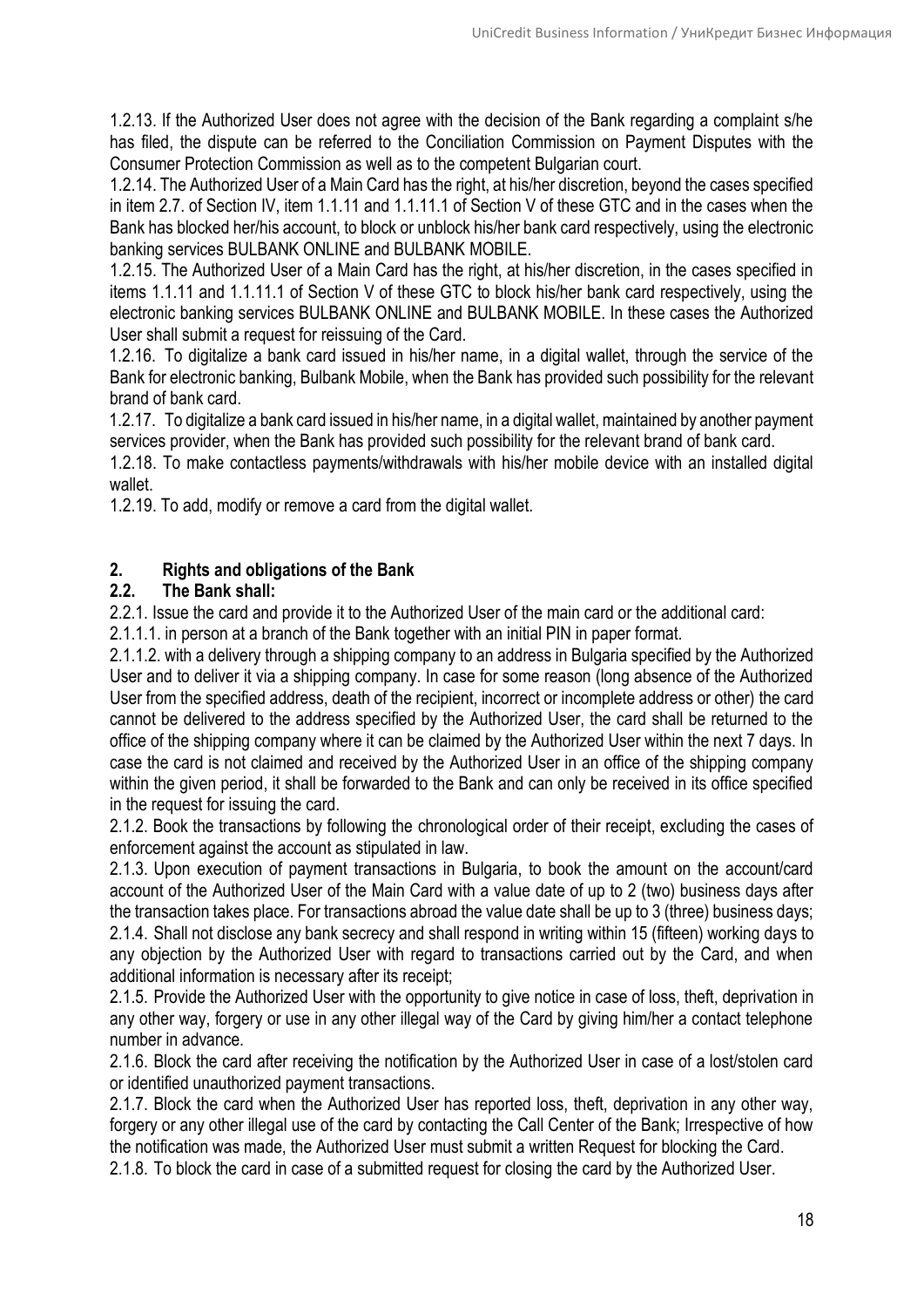2.1.9. The Bank shall unblock the card in the following cases:

2.1.9.1. Automatic unblocking of the card after repayment of the due amounts;

2.1.9.2. Automatic unblocking of the card that was blocked on the grounds of item 2.2.4, Section V, as soon as there are no longer reasons for blocking;

2.1.9.3. Automatic unblocking of the card blocked on the grounds of item 2.2.5, Section V, after taking every possible measure to mitigate the risk from unauthorized use of the card;

2.1.10. To issue and provide at the request of the Authorized User a new PIN to an active debit card as per Section IV, item 1.9.

2.1.11. To issue and provide at the request of the Authorized User a new credit card/payment card Visa Classic Shoppong Card and a PIN as per Section IV, item 1.10;

2.1.12. To issue and provide at the request of the Authorized User a new debit/credit card/payment card Visa Classic Shoppong Card and a

PIN as per Section IV, item 1.11;

2.1.13. The Bank shall inform the Authorized User in writing when the claim is found to be groundless and specify the reasons for considering it to be so. The entries for the current transactions with the card received from BORICA AD, ICO, shall be considered true, unless proved otherwise within the complaint periods and under the terms and conditions provided for in these GTC and by the International Card Organizations:

2.1.14. The Bank shall be responsible before the Authorized User for the reimbursement of any fees paid by the Authorized User as well as for the reimbursement of all interests accrued in the name of the Authorized User as a result from unauthorized or wrong payment transactions unless in the cases provided for in item 1.1.24, section V of these GTC.

2.1.15. It shall refund on the account of the Authorized User the amount of a Cash M transfer within 2 (two) business days if the Beneficiary has not withdrawn the amount within 7 (seven) days.

2.1.16. It shall correct an unauthorized or wrong payment transaction only if the Authorized User has notified it without undue delay after s/he became aware of the unauthorized or incorrect payment transaction which gives rise to a claim but no later than 13 months from the date on which his/her account was debited. It is assumed that the Authorized User has become aware of the unauthorized or wrong payment transaction no later than the receipt of information as per Art. 57, para. 1 or Art. 65, para. 1 of the Law on Payment Services and Payment Systems.

2.1.17. In case of an unauthorized payment transaction, the Payer's Bank shall immediately make a refund to the Payer for the amount of the unauthorized payment transaction and in any case no later than the end of the next business day after the Bank has identified or has been notified about the unauthorized transaction in writing by means of a claim form, unless the Bank has reasonable doubts about fraud and notifies the relevant competent authorities in such instance. Whenever necessary, the Bank shall restore the payment account to the Authorized User to the condition in which it would have been if the unauthorized payment transaction was not executed. The value date for crediting the payment account of the Authorized User shall be no later than the date on which the account was debited with the amount of the unauthorized payment transaction. The refund by the Bank of the unauthorized payment transaction amount into the Authorized User's payment account does not prevent the Bank from holding the payer responsible in compliance with the legislation regarding the recovered amount of the payment transaction if the payment transaction was authorized by the payer.

2.1.18. The Bank shall give an opinion on any complaint filed by the Authorized User in writing, via email or any other kind of permanent storage medium within a term of 15 working days since the receipt of the complaint. As an exception in case the Bank cannot give its opinion within the aforesaid term of 15 working days because of reasons that are beyond its control, the Bank shall inform the Authorized User for its decision no later than 35 workdays since the receipt of the complaint.

2.1.19. The Bank charges an interest on the funds on the debit card account at the end of each calendar year as per an interest rate specified in the Interest Rate Bulletin for individuals which the Bank applies to accounts in local and foreign currency.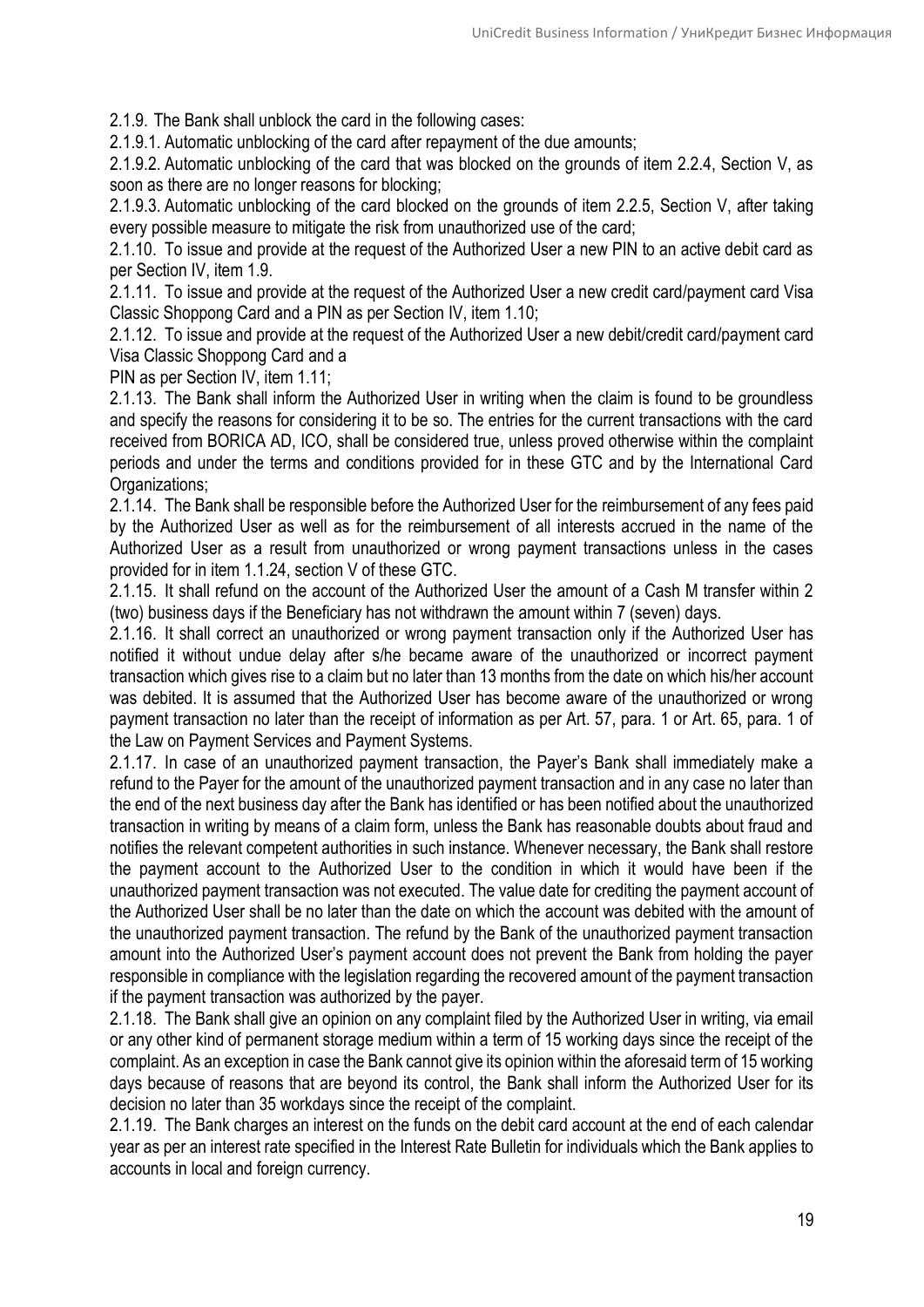# **2.2. The Bank shall be entitled to:**

2.2.3. collect unilaterally the amounts due by the Authorized User under transactions by card plus any due interests from the accounts held by the Authorized User as per the procedure for automatic collection of liabilities and by virtue of the Agreement for a bank card as well as all fees and commissions pursuant to the Bank's Tariff for individuals. In case the Authorized User has an account in a currency different from the currency of his/her liability to the Bank, the latter shall collect its receivable from that account based on the official exchange rate of the Bank on the date of the transaction.

2.2.4. To block the use of the card immediately in case of breach of any of the obligations of the Authorized User under the respective Agreement and these GTC;

2.2.5. In case an amount of a disputed payment is refunded on the account associated with the card, both by UniCredit Bulbank AD and by the accepting bank/the merchant, the Bank shall reverse initial transaction of refund of the amount, including when the funds available on the account associated with the card, are not sufficient and the excess amount shall be considered unauthorized overdraft/exceeded credit limit used by the Authorized User, which shall be immediately due and payable, collected through direct debit and/or automatic collection, in accordance with the requirements and the provisions of Payment Services and Payment Systems Act and Ordinance No.3 of 18.04.2018 of the Bulgarian National Bank on the terms and procedure for opening payment accounts, execution of payment transactions and use of payment instruments.

2.2.6. To block the card and make immediately due and payable its receivables under the Bank Card Agreement in the following cases:

2.2.6.1. Breach of the Bank Card Agreement and these GTC on behalf of the Authorized User;

2.2.6.2. Upon non-payment of the due amounts as per the Bank Card Agreement:

2.2.6.3. Imposing distraint on the accounts of the Authorized User of the main card in the Bank.

2.2.6.4. In case the Bank has any doubt about unauthorized/ non-permitted use of the Card;

2.2.6.5. For security reasons;

2.2.6.6. Use or suspected use of the card for a fraudulent purpose;

2.2.6.7. When there is an increased risk that the Authorized User of the Main Card cannot fulfill his/her obligations related to repayment of his/her liabilities under the Bank Card Agreement.

2.2.5. If the Authorized User has been in default on the debt for 90 days, and regardless of the invitations by employees of the Bank, the Authorized User has not provided funds for covering the due amounts, on the 91st day since the beginning of the default, all debts of the Authorized User for utilized amounts shall become immediately due and payable ahead of schedule, and the Bank shall be entitled to collect them from the accounts of the Authorized User with it as per the procedure under Section V, item 2.2.1, and the Card shall be closed.

2.2.6. Not to permit the execution of a payment transaction on the website of a merchant participating in Visa Secure and Mastercard Identity Check programmes if the Authorized User did not use a dynamic password for online payment.

2.2.7. The Bank may disallow the execution of a payment transaction either with high risk merchants and/or countries, or in cases of a high reputational risk for the Bank.

2.2.8. It may conduct a complete inspection in case of a submitted claim against a payment transaction and if needed, refer the case to the competent authorities. The Authorized User who has filed the claim and the Authorized User of the Main Card (in case the claim was filed by an Authorized User of an additional card) shall be obliged to assist the Bank in clarifying the circumstances related to the disputed transactions.

2.2.9. The Bank has the right not to accept for processing a submitted payment claim if it is not complete with all required documents or if it was submitted with an unreasonable delay:

2.2.10. It shall provide any kind of information related to using the card, including such that is considered bank secrecy as per the Credit Institutions Act as well as personal data pursuant to Regulation (EU) 2016/679 of the European Parliament and the Council of 27 April 2016 on the protection of natural persons with regard to the processing of personal data and on the free movement of such data, and repealing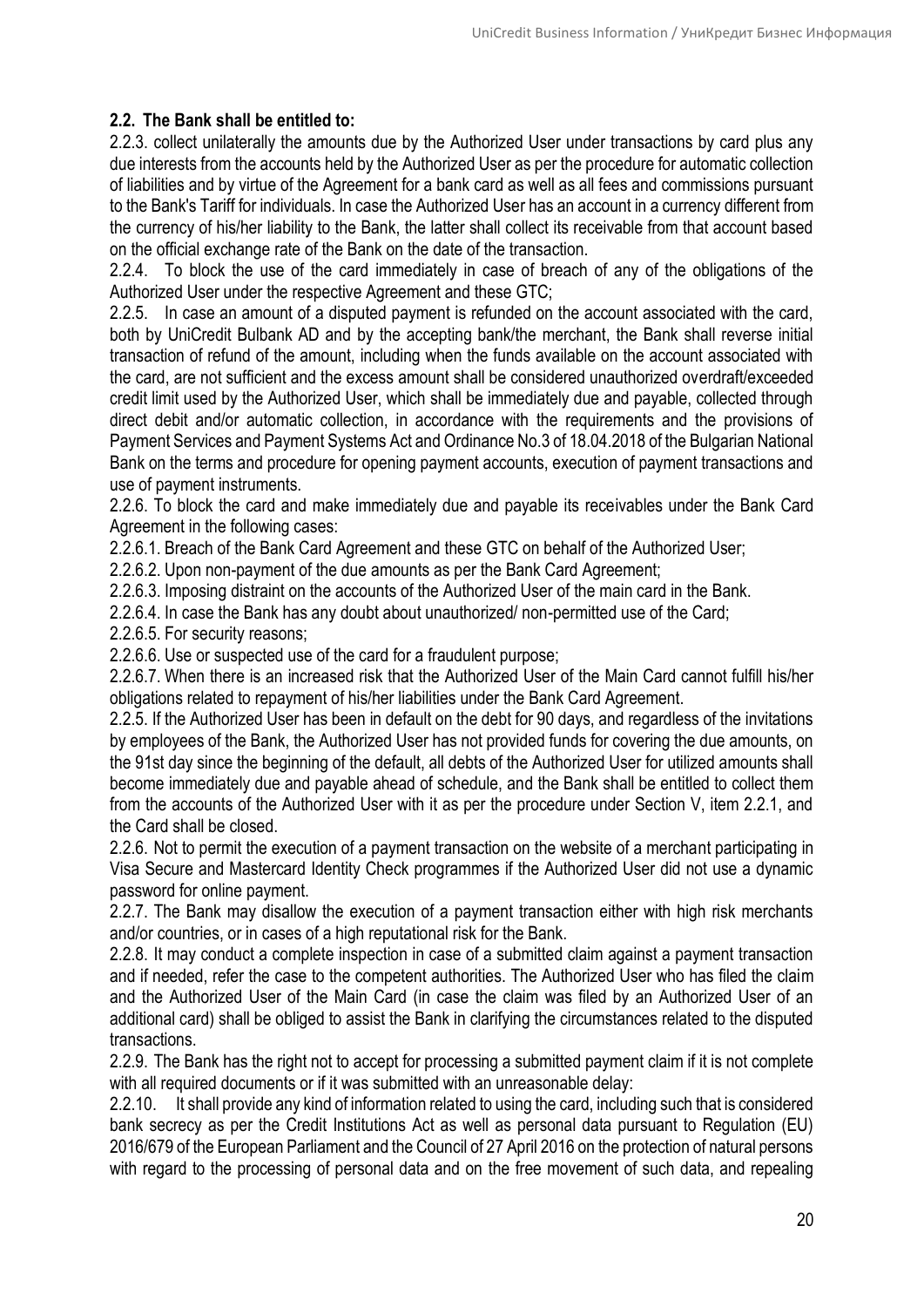Directive 95/46/EC (General Data Protection Regulation) to ICO, BORICA AD and third parties with which the Bank has relations as well as persons related to the Bank and to their consultants in relation to servicing the card;

2.2.11. File a recourse claim against the Authorized User if after having recovered to him/her the amount under item 2.1.16, section V of these GTC it identifies fraudulent actions on the part of the Authorized User, deliberate action or gross negligence or failure to fulfill the obligations of the Authorized User specified herein.

2.2.12. block the amount of the Cash M transfer in any of the following cases:

2.2.12.1. if one and the same code has been entered in the wrong way three times in a row:

2.2.12.2. expiry of the validity of the Cash M transfer (within seven days from performing it);

2.2.12.3. If the BANK suspects unauthorized use of the card;

2.2.13. To automatically close the Account and the relevant debit card/s in case the Authorized User has not provided funds in the course of 6 (six) consecutive months to cover the monthly fee for maintenance and servicing of the account.

2.2.14. The Bank shall have the right to reject re-issuing and/or issuing of a new payment instrument to an Authorized User, as well as to terminate the Agreement ahead of its term if it finds that the Authorized User deliberately commits card frauds or provides the card to third parties for committing card frauds, as well as if he/she violates the law, including participation in money laundering schemes and other offenses resulting in a compliance risk and reputational risk for the Bank.

2.2.15. The Bank has the right to terminate the bank card contract by giving two months' notice to the authorized user.

2.2.16. The Bank shall be entitled to terminate the Bank Card Agreement, block the card and/or the account servicing it and close the card and account servicing it upon observing these GTC and the General Terms and Conditions of the Bank for opening, servicing and closing of bank accounts of individuals and for providing payment instruments, as follows:

2.2.16.1. by a notice with immediate effect as of its date, when it is established that the Authorized User is included in restrictive lists drawn up by the United Nations Security Council, restrictive lists related to sanctions imposed by the United States of America that are administered by the Office of Foreign Assets Control (OFAC) of the U.S. Department of the Treasury, and/or equivalent lists of the European Commission;

2.2.16.2. by a notice with immediate effect from its date, when it is identified that the Authorized User is included in a list pursuant to the Measures Against Financing of Terrorism Act – a list drawn up by the Council of Ministers for individuals, legal entities and organizations to which special measures are applied; 2.2.16.3. by a notice with immediate effect, from its date, when it is established that the Authorized User is a person involved in an activity related to terrorism or terrorist financing.

2.2.17. In case of an established business relationship with the authorized user, with a view to the Bank's right to request other necessary documents and information in relation to subsequent (regular) identification and check of the identity of the authorized user, including but not limited to the identification of a proxy/legal representative of the authorized user, as well as related to opening, servicing, performing transactions from or to, and/or closing a bank account of the authorized user the Bank may request based on its own judgment the submission of documents and information also by an electronic statement, sent to the electronic address/es (e-mail of the authorized user) specified by the authorized user in an agreement and/or in other document/s provided to the bank, and or made in the profile of the authorized user in the channels of the bank for electronic banking, and/or through use of other permanent media. 2.3. The start of the period of the notice under item . 2.2.15, and respectively of the notification under items 2.2.16.1-2.2.16.3, shall be the date of its receipt by the authorized user. The notice, and respectively the notification by the Bank, when it is made on paper, shall be deemed to have been received by the authorized user when it is sent to the latest mailing address indicated by the authorized user to the Bank. In case the authorized user has not informed the Bank about any change to the specified mailing address, the notice, and respectively the notification by the Bank shall be deemed to have been received in proper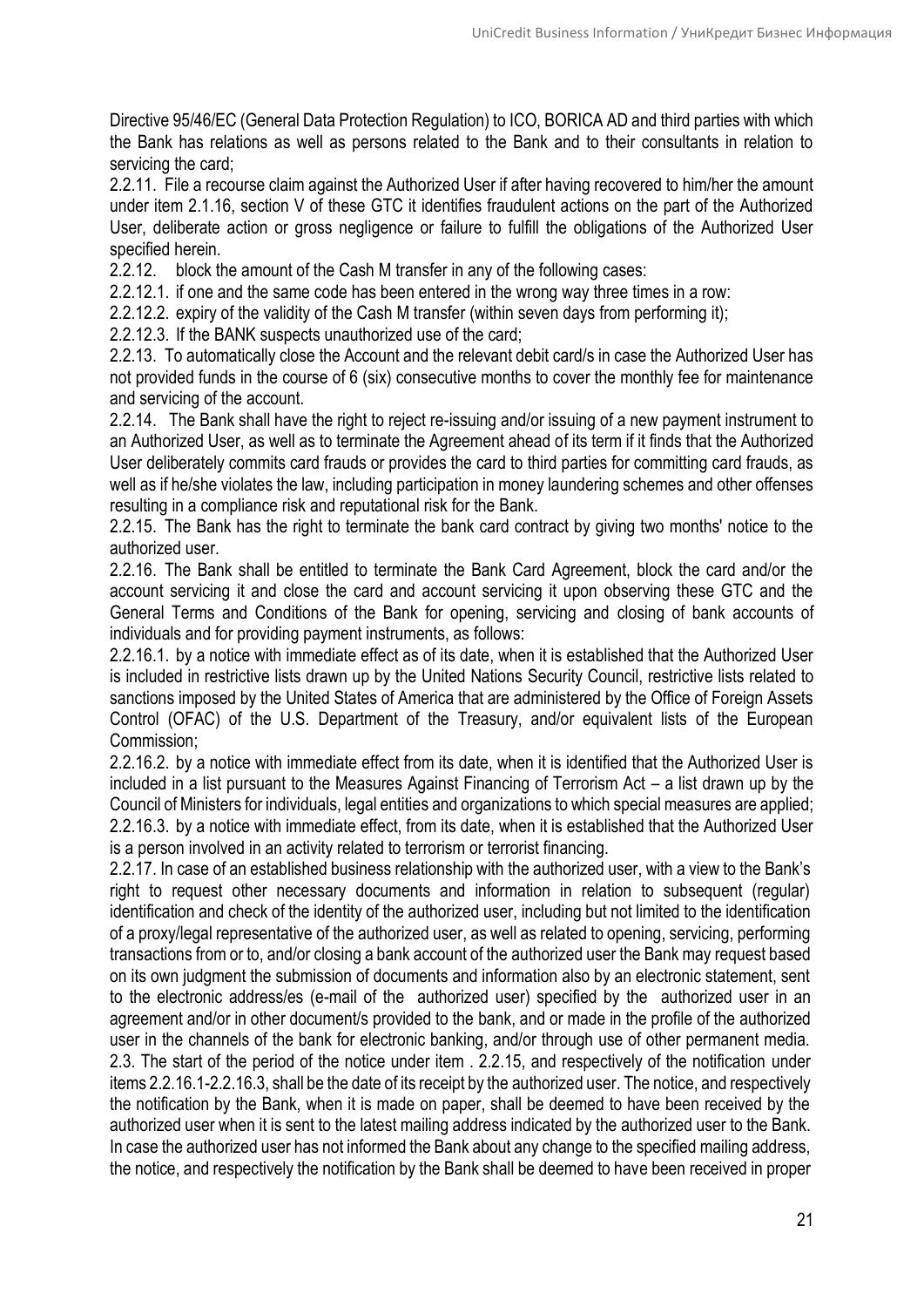order, regardless of any remarks in the registered mail receipt. The notice under item 2.2.15, and respectively the notification under items 2.2.16.1-2.2.16.3 can be sent to the authorized user except in the order of item 2.2.16 and/or:

2.3.1. an electronic statement sent to the e-mail address of the authorized user (according to the definition of this term in item 3.5.)The notice, and respectively the notification shall be deemed to have been received by the authorized user on the day of its sending to the e-mail of the authorized user unless an automated message is received from the e-mail of the authorized user that the message has not been sent successfully and/or its receipt has failed;

2.3.2. an electronic statement made in the profile of the authorized user in the channels of the Bank for electronic banking;

2.3.3. other permanent media.

**3**. **The Authorized User shall be entitled to request from the Bank the recovery of the total amount of an already executed and authorized payment transaction when it is ordered by or through the recipient and provided the following requirements are met:**

а. at the time when authorization was given to execute the payment transaction, its exact amount was not indicated, and

b. the amount of the payment transaction exceeds the amount anticipated by the Authorized Holder, considering his/her previous expenses for such transactions, the terms and conditions of the framework agreement and other circumstances that are specific for the case.

3.1. The request for the recovery of funds pursuant to item 3 shall be made by the Authorized User within 56 days of the date on which his/her account is debited. The Authorized User shall present to the Bank evidence about the presence of the conditions referred in item 3.

3.2. Within 10 working days of the date of receipt of the request, the Bank shall recover to the Authorized User the total amount of the payment transaction or reject such recovery by indicating the reasons for the rejection and the authorities to which the Authorized User can refer for dispute in case he/she does not accept the presented reasons for the rejection.

3.4. Such recovery shall include the total amount of the executed payment transaction, whereas the value date for crediting the payment account of the Authorized User shall be no later than the date on which the account was debited for the amount of the payment transaction.

3.5. For the purposes referred in item 3.b. letter "b", the Authorized User may not refer to reasons related to a performed currency exchange transaction where the reference exchange rate agreed with the Bank has been applied.

3.6. The Authorized User shall not be entitled to the recovery referred under item 3 in case he/she has provided consent directly to the Bank for the payment transaction to be executed and, where applicable, the Bank or the recipient have submitted or have made available to the Authorized User information about the upcoming payment transaction in the agreed manner at least 28 days prior to the date of execution of the payment transaction.

# **Section VI. ADDITIONAL SERVICES RELATED TO PAYMENT TRANSACTIONS WITH BANK CARDS ISSUED BY THE BANK**

# **1. Using a SMS notification service.**

1.1. The services shall be provided on the basis of an SMS notification application for existing debit and/or credit card for individuals submitted to the Bank and properly filled-in by the Authorized User of the Main Card or an application for the issuance of a debit and/or credit card for individuals.

1.2. The Authorized User of the Main Card shall specify in writing therein his/her willingness to use the services as follows, indicating:

- his/her mobile phone number on which to receive the SMS notifications.
- the numbers of his/her bank cards with regard to which he/she would like to use these services;
- the amount of the subscription deposit;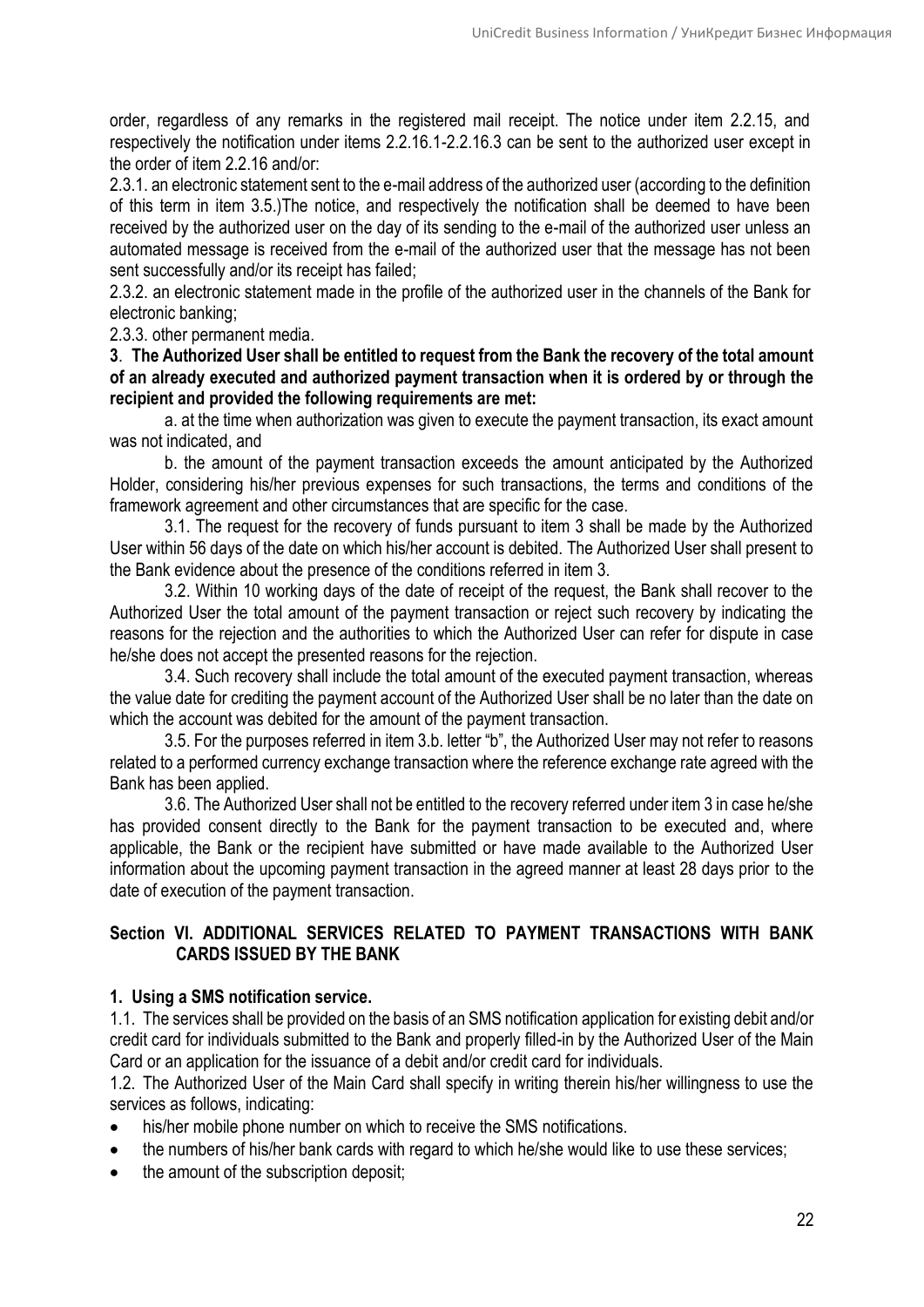the card account from which the subscription deposit and the annual subscription fee shall be collected;

The Authorized User of the Main Card may stop using the services at any time whatsoever, notifying the Bank in writing thereof. In this case the Service Provider shall reimburse the non-utilized amount of the subscription deposit within the next working day following the day on which the Authorized User of the main card expresses his/her willingness to the Bank in writing that s/he wishes to stop using the SMS notification service;

1.3. The Bank shall provide a 24-hour SMS notification service to its customers who have registered to use the SMS notification system with regard to authorizations/transactions, available balance on bank cards issued by Unicredit Bulbank AD authorized by BORICA AD online in real time and shall support Authorized Users whenever they contact the Call Center of the Bank at 0700 1 84 84 in the event of technical problems.

1.4. The SMS notification will usually be received by the Authorized User within 10 minutes after the relevant transaction is carried out. For reasons beyond the control of the Service Provider the SMS notification may take more than 10 (ten) minutes. An SMS notification will not be generated and received by the Authorized User of the card in the event of transactions carried out in an offline mode;

1.5. The notification contains the date and hour of the authorization, information about the terminal (ATM or POS – bank servicing the ATM or name and address of the merchant that uses the POS), amount and original currency of the authorization as well as the result from the transaction - successful or rejected, indicating the reason for the rejection (insufficient funds, exceeded limits, etc.);

1.6. The Service Provider shall reduce the subscription deposit for each sent SMS notification containing information for authorizations/transactions on bank cards as well as upon generating a new personal code for checking the available balance on cards, except for the SMS reply as per item 2.3, section VI.

1.7. The Service Provider shall undertake, at its own expense, to notify the Authorized User of the Main Card when the subscription deposit drops below 10 % of the selected advance amount;

1.8. By signing the SMS notification application the Authorized User of the Main Card authorizes the Bank to collect automatically the amount specified by him/her from his/her card/card account after the subscription deposit is exhausted. If the Authorized User of the Main Card has not provided sufficient funds on the account specified by him/her, the SMS services will continue to be active for a period of 30 days. If there are no funds on the account after that period, the services will be deactivated.

# **2. Sending information about authorizations/ transactions, available balance on international and national bank cards**

2.1. Authorized Users of the Main Card issued by the Bank shall receive SMS notifications about:

2.1.1. online card authorizations/payments made by the cards that have been registered for the services; 2.1.2. the available balance on the registered cards.

2.2. After the registration of the Authorized User of the main card with the Bank, the system will carry out authorization with BORICA AD, using the available bank card data and the amount of the price of the registered service. After a successful registration, the services will be activated.

2.3. In order to receive information about the available balances on the cards subscribed for the service, the Authorized User of the Main Card shall send an SMS with the following text – N+his/her personal code (without spaces) to a short number 190091 (М-Tel subscribers) or to 1618 (Globul and Vivacom subscribers).

# **3. Other terms and conditions**

3.1. The Service Provider can change its tariff, notifying the Authorized User of the Main Card of such a change by sending a text message and/or through the mass media;

3.2. The Authorized User of the Main Card cannot refuse to pay for the services on the grounds of being unaware of the price of the services provided by the Service Provider;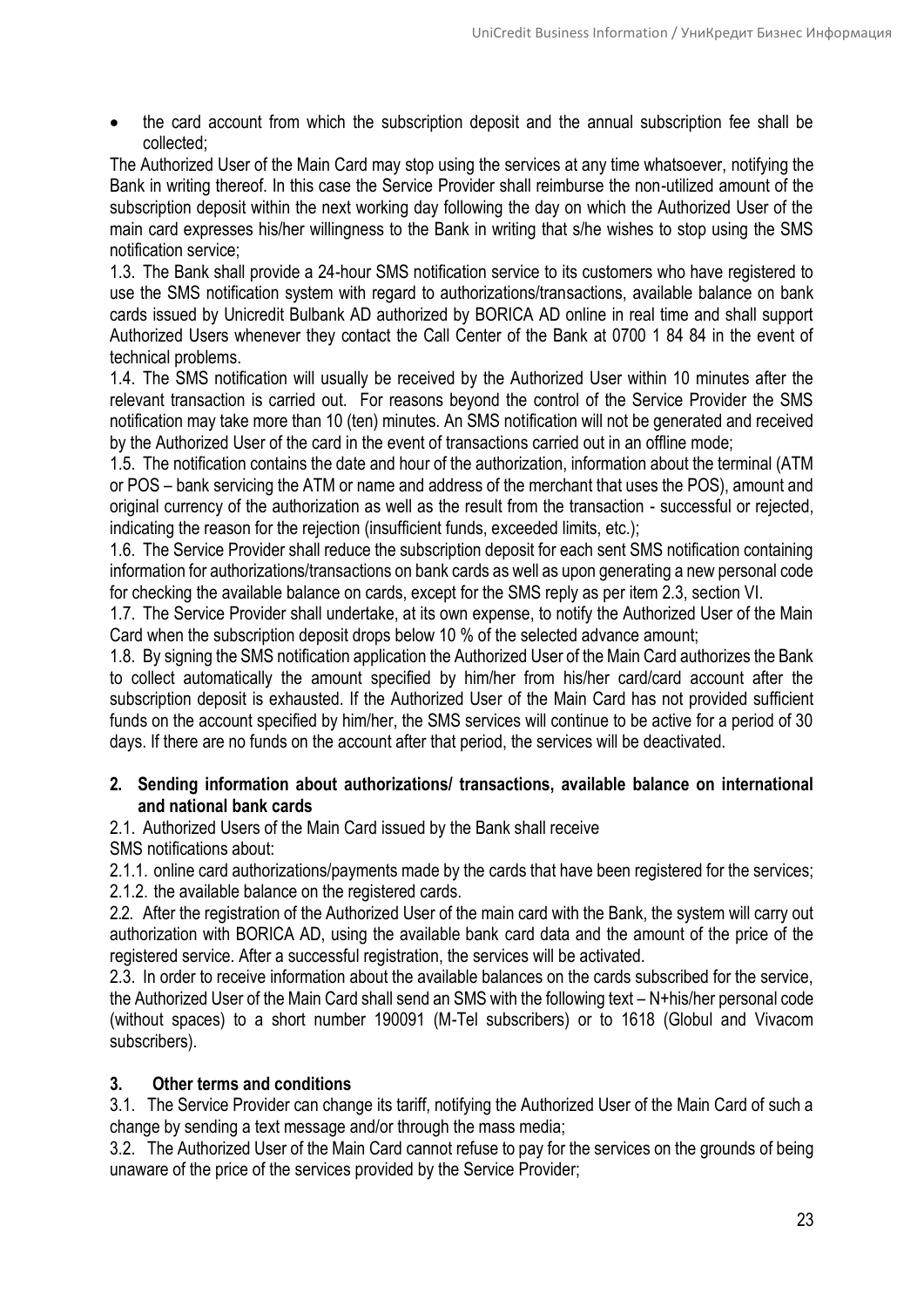3.3. The fees of the Service Provider include the technical and communication costs for using the services, excluding the bank fees for bank servicing of the payments which the Authorized User of the Main Card shall pay separately to the Bank;

3.4. The Service Provider and the Bank do not guarantee and shall not be held liable in case the Mobile Operator fails to deliver on time or fails to deliver at all any SMS notification, including the cases where due to circumstances beyond the control of the Service Provider (power cuts, earthquakes and other natural disasters or force majeure) the SMS notifications are not sent and not received by the Authorized User of the Main Card respectively, or if they are not received within the period specified in section VI, item 1.5;

3.5. The Authorized User of the Main Card shall be informed by his/her Mobile Operator whether s/he can receive SMS notifications abroad. If this service is not provided by the Mobile Operator and its roaming partners in the respective foreign country, the Service Provider and the Bank shall not be held responsible for any messages not received by the Authorized User of the Main Card and shall not refund the fees paid by the Authorized User of the Main Card for such messages. If the Mobile Operator notifies the Authorized User of the Main Card that the latter cannot receive SMS notifications abroad, the Authorized User of the Main Card can inform his/her servicing branch of the Bank that s/he wants to suspend the use of the SMS notification service, and this shall not lead to a change in the period for which the Authorized User of the Main Card has already paid an annual fee.

3.6. Both the Service Provider and the Bank shall not assume responsibility in the event of wrong phone numbers and/or bank cards numbers for service subscription specified by the Authorized User of the Main Card;

3.7. The Bank shall not assume responsibility in case more than one SMS notification for a transaction is sent to the Authorized User of the Main Card;

3.8. The Service Provider shall preserve its right to stop providing the SMS service, giving a month's prior written notice to the Authorized User of the Main Card and the Bank.

3.9. The Bank shall not assume responsibility for the actions of the Service Provider, the Mobile Operator or BORICA AD performed while executing the services offered by them.

# **4. Rules for Using the Service "Secure Online Payments"**

4.1. The bank cards issued by UniCredit Bulbank AD can be included in the programmes for identification of an Authorized User Visa Secure and Mastercard Identity Check by receiving a dynamic password for online payment.

4.2. The terms and conditions for use of the service Secure Online Payments and the inclusion of an Authorized User of a card in the above specified programmes are:

4.2.1. The card should be active;

4.2.2. The Authorized User should use a service of UniCredit Bulbank AD for online banking, according to its terms and conditions, through which service he/she should receive a dynamic password for each payment with a merchant included in the programmes Visa Secure and Mastercard Identity Check. In case of no transaction activity online for six months, the card will automatically be removed from the above specified programmes but it can be included again by the Authorized User through the service of UniCredit Bulbank for online banking.

4.3. The Authorized User shall undertake:

4.3.1. immediately notify the Bank in case of actual or suspected compromising of his/her card details and dynamic password for online payment;

4.3.2. immediately notify the Bank in the event of received requests for card details and dynamic password for online payment, received from any sources, through any methods of communication and on any occasion, different from payment on a merchant's website, included in the programmes Visa Secure and Mastercard Identity Check.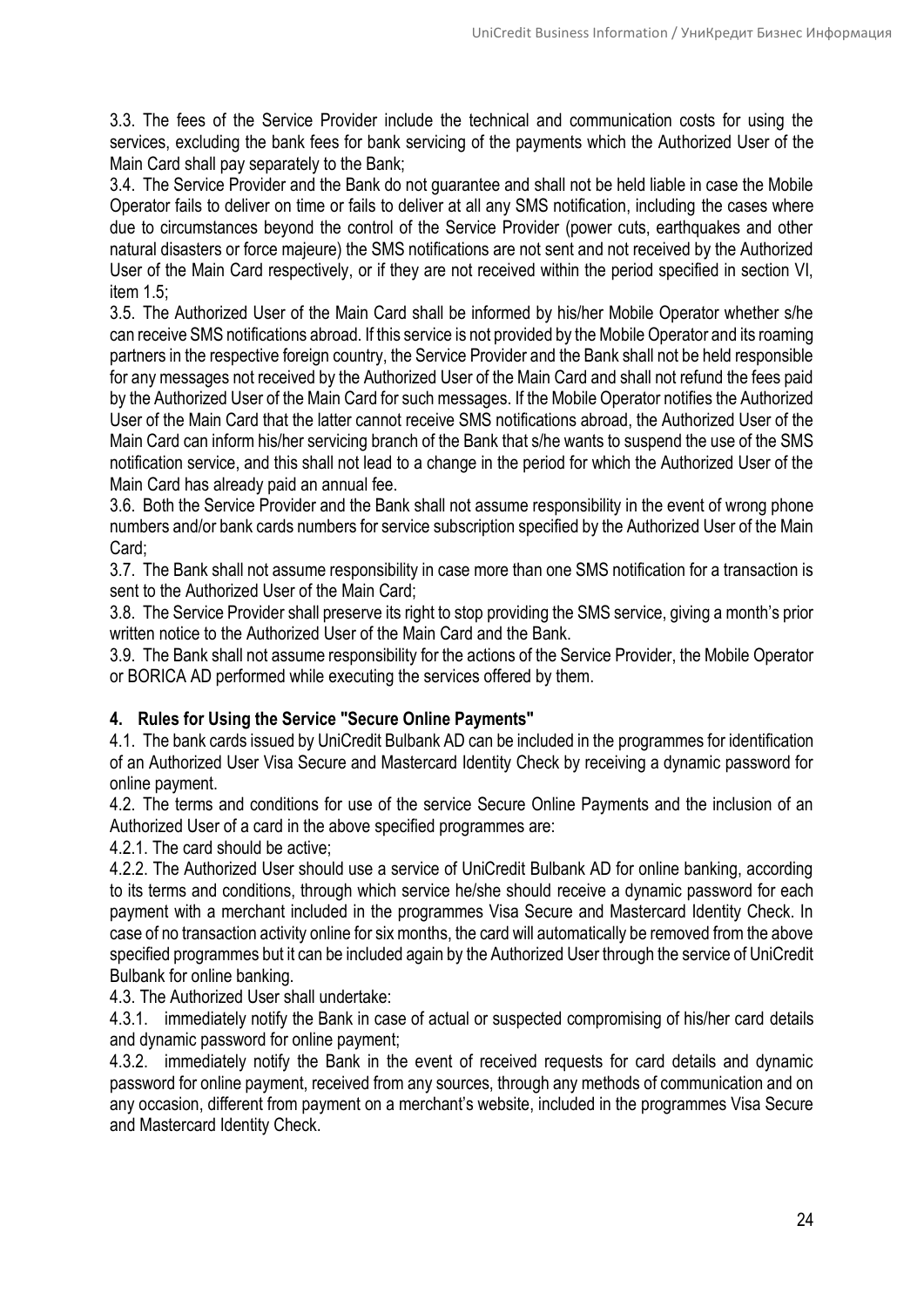4.4. The Bank shall not be held liable for any direct or indirect losses suffered by the Authorized User, non-effected transactions, losses, loss of data, etc., arising from the use of the Secure Online Payments service.

4.5. The Bank and the Authorized User shall agree that for the purposes of execution of online card-notpresent payment transactions, the confirmation with a dynamic password for online payment, received through the online banking service of the Bank, represents a proper expression of will of the Authorized User for confirmation and consent with the execution of the relevant payment transaction. At the time of ordering a payment transaction, the consent of the Authorized User shall refer to the particular amount and its recipient.

# **Section VII. Duration of the Bank Card Agreement. TERMINATION**

1. Upon termination of the Bank Card Agreement, the Authorized User of the Main Card shall pay all fees and commissions payable to the Bank and repay all liabilities to it, arising from the Agreement.

2. The Bank Card Agreement shall be terminated:

2.1. unilaterally by the Authorized User of the Main Card by giving a one-month prior written notice to the Bank;

2.2 unilaterally by the Bank – without a prior notice, in case of non-performance of any of the obligations of the Authorized User of the Main Card under this Agreement, whereby securing its receivables, blocking the card from use and requesting it to be returned to the Bank;

2.3. By a two-month prior written notice to the Authorized User of the main card, as the start date of the notice shall be the date on which the notice was sent;

2.4. on other statutory or contractually established grounds.

# **Section VIII. PLUS Programme of UniCredit Bulbank AD (the "Programme") – TERMS AND CONDITIONS FOR PARTICIPATION OF AUTHORIZED USERS OF DEBIT AND CREDIT CARDS ISSUED BY UniCredit Bulbank AD**

# **1. Joining the Programme and termination of the participation in the Programme:**

1.1. The Bank shall register for participation in the Programme all Authorized Users of active main and additional debit and credit cards issued by UniCredit Bulbank AD to individuals;

1.2. The Authorized User of a Main Card shall submit an application for termination of the participation in the Programme (for the main and additional card) to a branch of the Bank, if s/he does not want to avail of it. The period for termination of the participation of the Authorized User in the Programme is up to three business days from the filing of the application. The Authorized User excluded from the Programme will lose his/her rights on the Authorized User Points which he/she has not used by the time of termination of his/her participation in the Programme, and his or her points will be transferred to the Programme Prize Pool;

1.3. An Authorized User of a main card who has withdrawn from the Programme may submit a request for joining the Programme (for a main and additional card), at a branch of the Bank if he or she wants to participate in it again. The period for adding the Authorized User to the Programme is up to three working days, as from the date of submission of the request for joining the Programme;

1.4. The points of deceased Authorized Users are not inheritable and are transferred to the Programme Prize Pool.

# **2. Functionality of the PLUS Programme of UniCredit Bulbank AD**

2.1. The PLUS Programme of UniCredit Bulbank AD is a programme developed and maintained by the Bank for partnership between the Bank and the Merchants with which the Bank has concluded a partnership agreement with predefined terms and conditions. The rights of the BANK related to the technical support and maintenance of the Programme are non-transferable.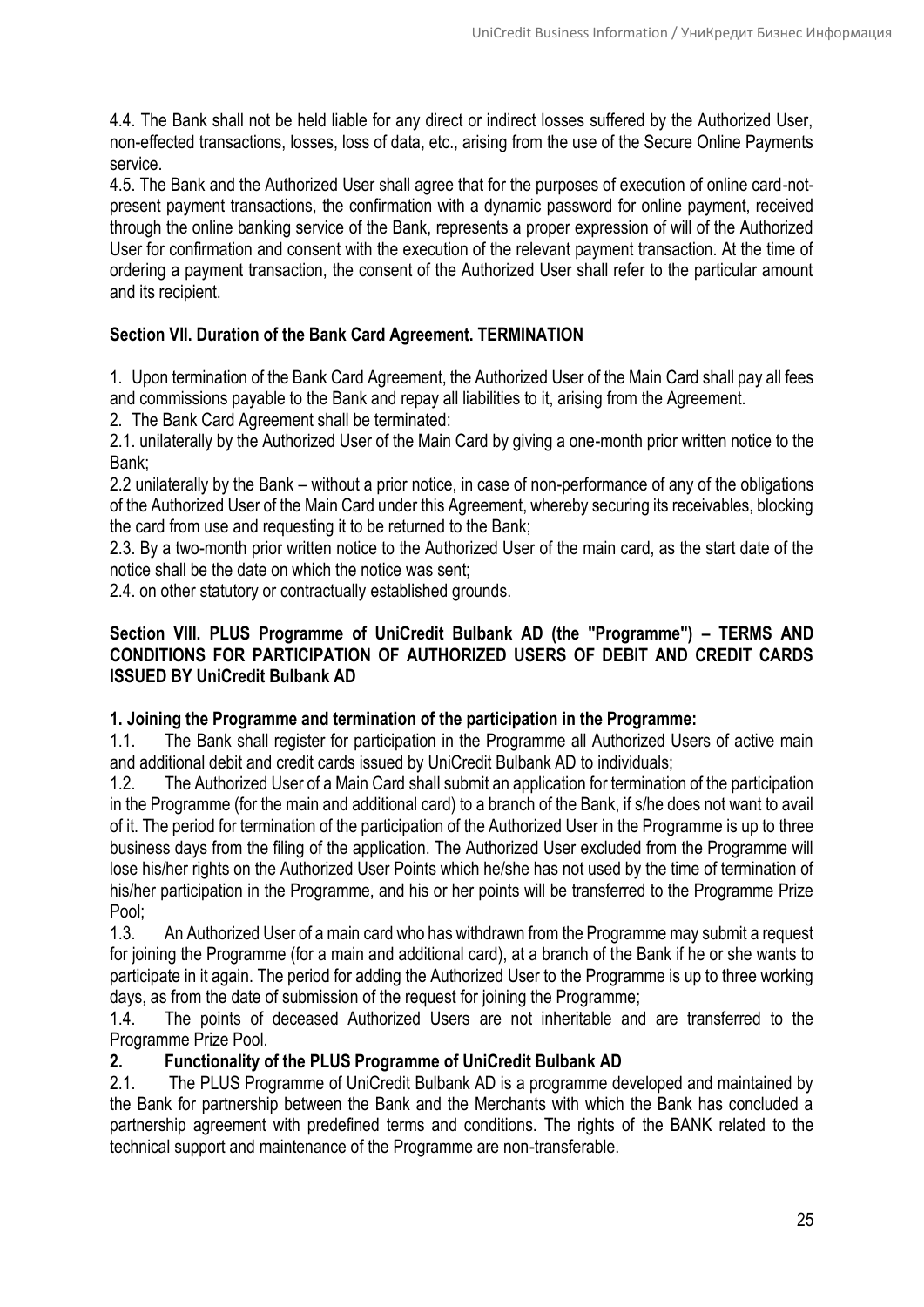2.2. Each Merchant in the Partner Network shall provide to the Authorized Users of main and additional cards issued by UniCredit Bulbank AD to individuals, participating in the Programme, upon making a purchase at a real POS terminal at their merchant outlet, a fixed amount, a percentage of the purchase price, or a fixed amount and a percentage of the purchase price, in the form of points;

2.3. Each Authorized User of a main and/or additional card participating in the Programme will receive points upon making transactions at real POS terminals at Merchants in the Partner Network;

2.4. Upon making a purchase at a real POS terminal with a Merchant from the Partner Network, each Authorized User participating in the Programme may utilize the Authorized User Points available on his or her customer number in the Points Storage Fund;

2.5. The Authorized User of the main and/or additional card will have the right to use the Cardholder Points available on his or her customer number in the Points Storage Fund in the Partner Network not later than the last day of the fifth year following the calendar year in which they were provided by a Merchant in the Partner Network;

2.6. The Authorized User of the main and/or additional card will lose rights over the accumulated points which have not been used in the term defined in the preceding item 2.5, and these points will be transferred in the Programme Prize Pool;

2.7. [Detailed information of the Programme, the Merchants participating in the Programme and the](http://www.unicreditbulbank.bg/)  [conditions determined by them, is available on the Bank's website](http://www.unicreditbulbank.bg/) – www.unicreditbulbank.bg.

# **3. Disputed payments**

3.1. If an Authorized User disputes a payment made for his or her account in favor of a Merchant from the Partner Network through the Issuing Bank claiming that the payment was not made by him or her, or was made by a forged card, the good was not received or the service was not provided or in any other circumstances which entitle the Authorized User to claim a chargeback, if the complaint is reasonable, the Bank shall reverse the amount of the disputed payment and shall refund to the Merchant the BGN equivalent of the points provided by it to the Authorized User from the points of the Authorized User related to the disputed payment, available on the Authorized User's client number in the Points Storage Fund. If there are no sufficient points on the client number of the Authorized User, the shortage shall be borne by the Bank and shall be refunded to it as soon as possible when a sufficient number of points is accumulated on the client number of the Authorized User in the Points Storage Fund;

3.2. The dispute of the payment will be made by the Authorized User of the main card.

# **4. Reporting**

4.1. The Bank shall provide to each Authorized User on a monthly basis, to an e-mail address of the Authorized User of the main or additional card (if there is a valid such in the Bank's information system) or upon request at a branch of the Bank, "Holder Activity Information for the PLUS Programme" regarding the provided, utilized, existing and expiring Authorized User Points;

4.2. An Authorized User using the service Bulbank Online shall receive information in real time in a form determined by the Bank.

4.3**.** Information about the available points may be received at any POS terminal at a Merchant from the Partner Network.

# **5. Programme Lottery**

Every year in the form of a Lottery the Bank shall redistribute the points accumulated in the Programme Prize Pool. The Lottery shall take place in the presence of a notary. In the Lottery there will participate all authorized users of active bank cards issued by the Bank to individuals. The first Lottery shall take place in the first quarter of 2018 under such terms and conditions as specified additionally on the Bank's website – [www.unicreditbulbank.bg,](http://www.unicreditbulbank.bg/) where the Authorized Users shall be informed in due time of the first and the following Lotteries.

# **6. Termination of the Programme**

[The termination of the Programme shall be announced on the Bank's website](http://www.unicreditbulbank.bg/) – www.unicreditbulbank.bg, by giving one-month prior notice, and there will be defined a twelve-month period in which the authorized users shall be entitled to use the points available for their customer number in the Partner Network of the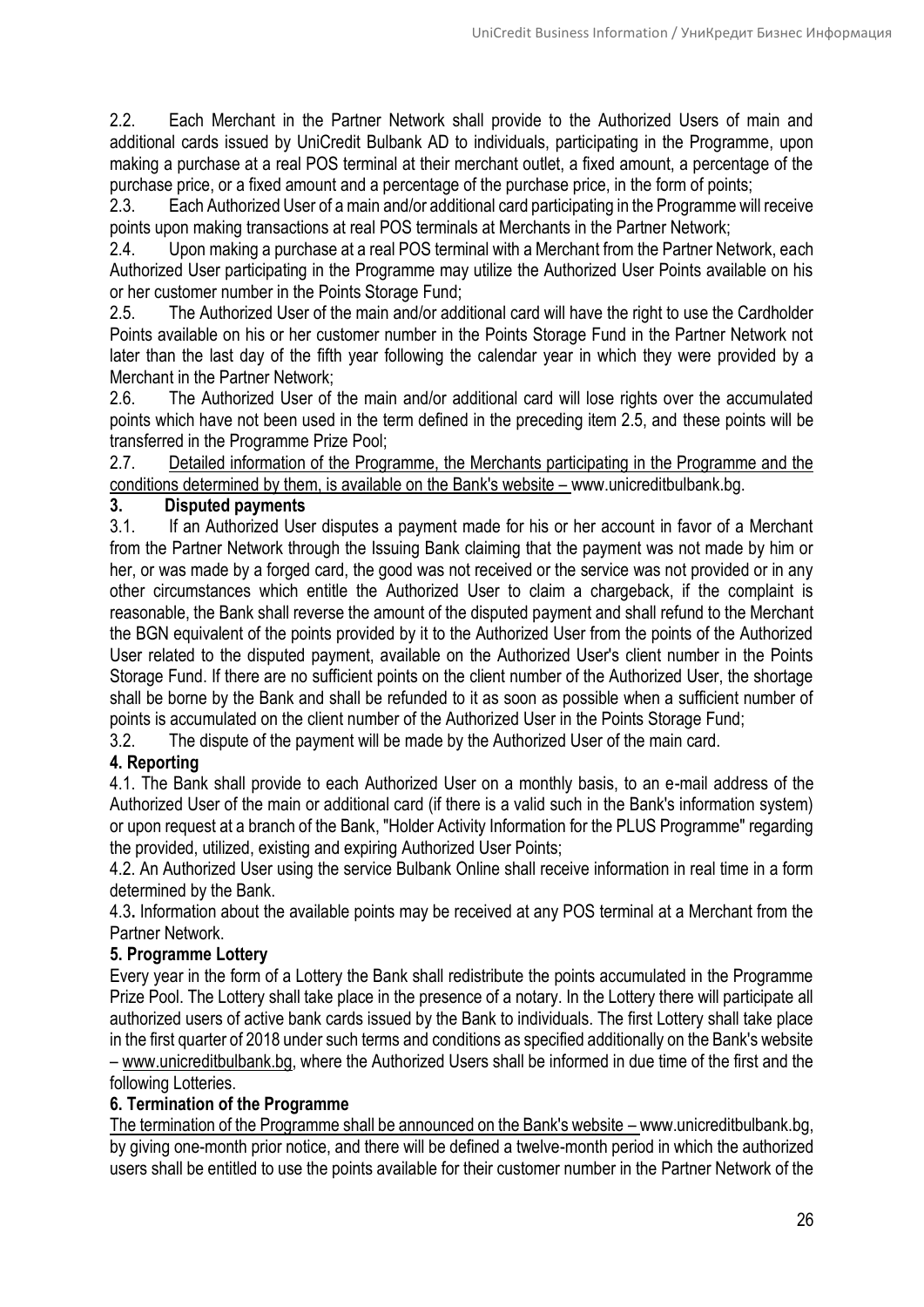Programme. In the twelve-month period, the Merchants shall not provide Authorized User Points. After the expiry of the twelve-month period, the points which have not been used and are available in the Points Storage Fund shall be redeemed to the Authorized Users in their BGN equivalent of BGN 0.01 = 1 point, and for the existing points in the Prize Pool, there shall be a lottery between the Authorized Users of bank cards issued by the bank to private individuals.

# **Section IХ. OTHER TERMS AND CONDITIONS**

1. In the event of changes to these General Terms and Conditions, at least 2 (two) months before the date on which the changes take effect the Bank shall notify the Authorized User through messages in the branches of UniCredit Bulbank AD as well as by publishing the changes on the Bank's website. The Authorized User can obtain the projected changes on paper upon request at the cash desks of the Bank. 2. On its website the Bank shall notify the Authorized User of any amendments to the General Terms and Conditions applicable to the signed agreement. The Authorized User may accept or reject the changes before the date on which they are proposed to take effect. Whenever the Authorized User disagrees with the amendments to the General Terms and Conditions s/he can withdraw from the Bank Card Agreement without being liable for any charges or indemnities, notifying the Bank that he/she does not accept these changes prior to the date on which the changes take effect. The changes in the GTC shall be binding for the Authorized User under the Bank Card Agreement in case the Authorized User has been informed about them according to the aforesaid and has not exercised his/her right to reject the changes before the date on which the same were proposed to take effect.

3. These GTC were drawn up on the grounds of art. 54 of the Law on Payment Services and Payment Systems and art. 298 of the Commercial Act. They were adopted by the Management Board of the Bank as per a Decision, Minutes No. 31 dated 14.07.2010. They were last updated as per a decision of the Management Board of the Bank, Minutes No 66 dated 25.11.2020 and they shall come into force on 01.02.2021. These GTC shall be an implicitly inherent and integral part of each Agreement concluded by the Bank and the amendments thereto which refers to these GTC, and they shall be considered as a single document in their integrity and shall be applied unless otherwise agreed in the relevant Agreement. 4. In case of any discrepancy between the provisions of the Agreement for a bank account and the present GTC, the provisions of the relevant Agreement shall apply.

5. Any relations between the Authorized User and the Bank which are not settled in these General Terms and Conditions or in the Bank Card Agreement shall be settled in accordance with the Law on Payment Services and Payment Systems, Ordinance No. 3 of the BNB on the Terms and Procedure for the Execution of Payment Transactions and Use of Payment Instruments as well as pursuant to any other applicable regulations of the Bulgarian legislation.

6. Provided the Bank does not provide any statement on a complaint filed by the Authorized User within the terms stipulated in section V, item 2.1.17. of these General Terms and Conditions as well as in case the Authorized User is not satisfied with the decision of the Bank, the dispute may be referred for examination to the Conciliation Commission for Payment Disputes. Conciliation Commission for Payment Disputes with the Commission for Consumer Protection is an authority for alternative resolving of domestic and cross-border disputes between payment services providers and payment services users in relation to the implementation of the LPSPS, the by-laws for its implementation, Regulation (EC) No 924/2009, Regulation (EC) No 260/2012 and of Regulation (EC) 2015/751. The reconciliation procedure starts with submission of an application to the Commission. The application shall be submitted in a written form as well as via e-mail or online through the web-site of the Commission for Consumer Protection. The requirements to the application under the preceding sentence, the terms and way for the institution and termination of the reconciliation procedure and for examination and resolving of disputes falling within the competence of the Commission as well as the maximum cash threshold of the disputes shall be defined by Rules for implementation approved by the Governor of the Bulgarian National Bank (BNB). The Rules for implementation shall be published in the State Gazette. The Conciliation Commission on Payment